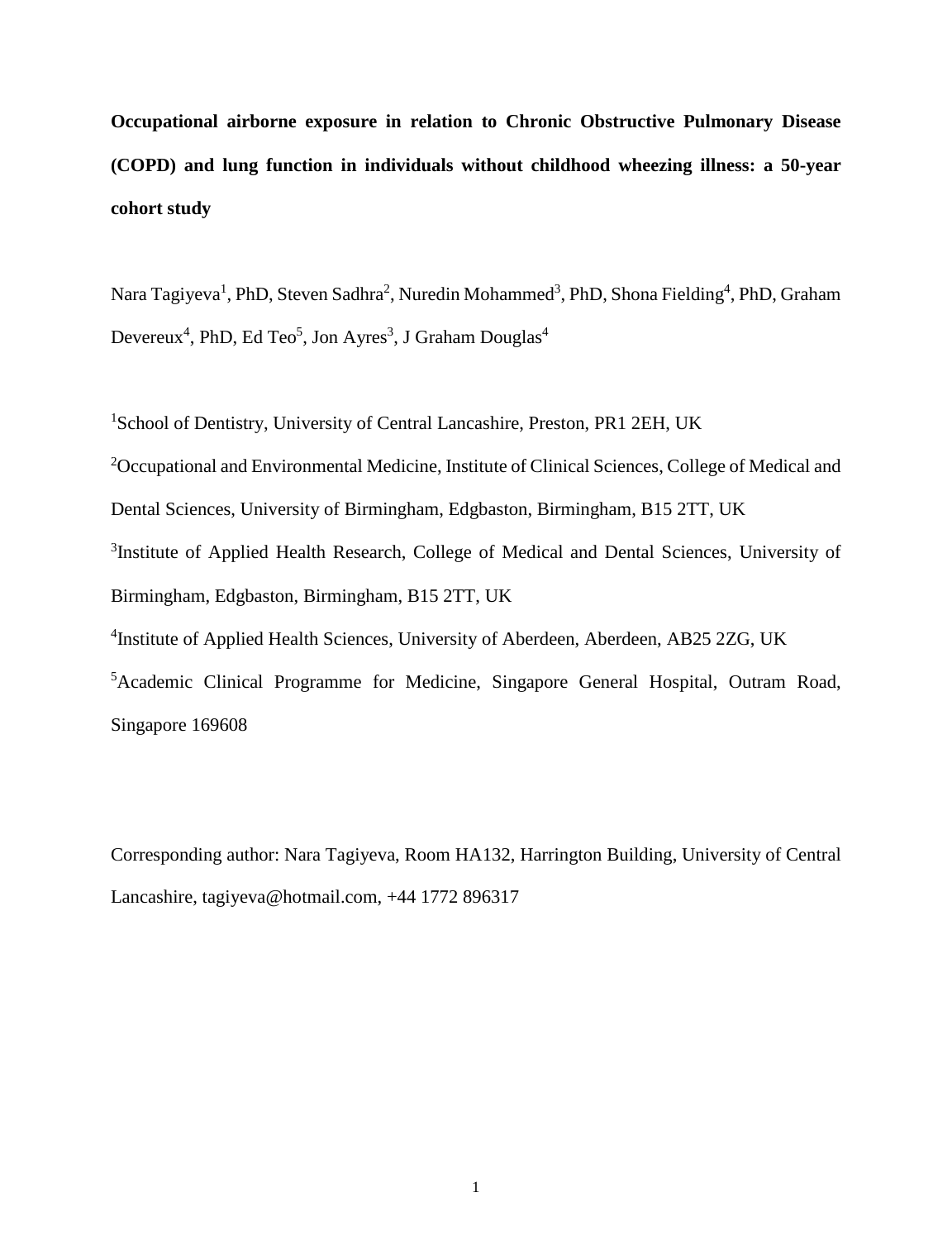#### **Abstract**

**Background:** Evidence from longitudinal population-based studies relating occupational exposure to the full range of different forms of airborne pollutants and lung function and airway obstruction is limited.

**Objective:** To relate self-reported COPD and lung function impairment to occupational exposure to different forms of airborne chemical pollutants in individuals who did not have childhood wheeze.

**Methods:** A prospective cohort study was randomly selected in 1964 at age 10-15 years and followed up in 1989, 1995, 2001 and 2014 (aged 58-64) by spirometry and respiratory questionnaire. Occupational histories were recorded in 2014 and occupational exposures assigned using an airborne chemical job exposure matrix. The risk of COPD and lung function impairment was analyzed in subjects, who did not have childhood wheeze, using logistic and linear regression and linear mixed effects models.

**Results:** 237 subjects without childhood wheeze (mean age 60.6 years, 47% male) were analyzed. There was no association between any respiratory outcomes and exposure to gases, fibers, mists or mineral dusts and no consistent associations with exposure to fumes. Reduced  $FEV<sub>1</sub>$  was associated with longer duration (years) of exposure to any of the six main pollutant forms - vapors, gases, dusts, fumes, fibers and mists (VGDFFiM) with evidence of a dose-response relationship (p-trend=0.004). Exposure to biological dusts was associated with self-reported COPD and FEV1<Lower Limit of Normal (LLN) (adjusted odds ratio [95%CI] 4.59 [1.15, 18.32] and 3.54 [1.21, 10.35] respectively), and reduced FEF<sub>25-75%</sub> (adjusted regression coefficients [95% CIs] -9.11 [-17.38, -0.84] respectively). Exposure to vapors was associated with self-reported COPD and  $FEV_1 < LLN$  (adjOR 6.46 [1.18, 35.37] and 4.82 [1.32, 17.63]). Longitudinal analysis demonstrated reduced  $FEV_1$  and  $FEF_{25-75\%}$  associated with exposure to biological dusts or vapors.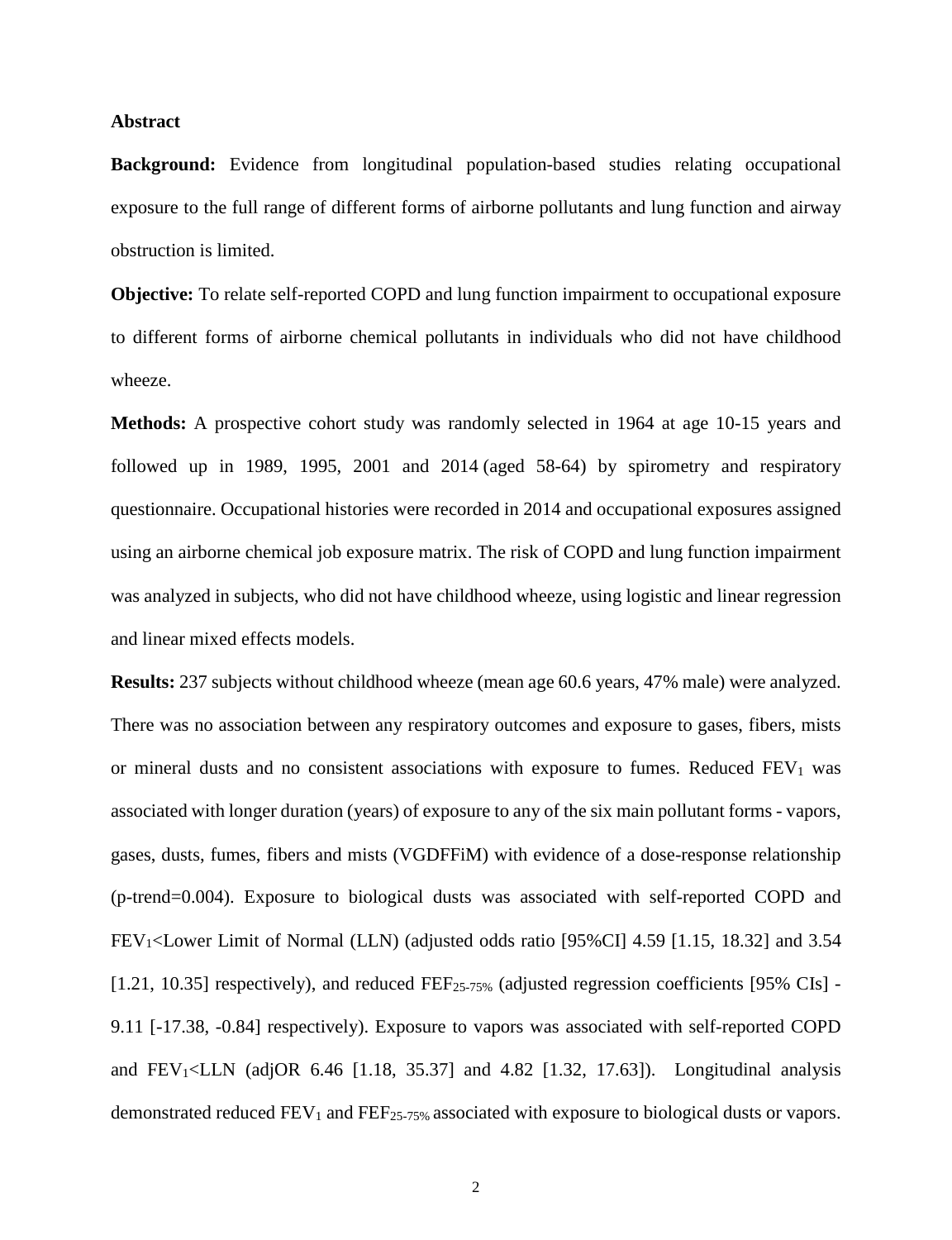**Conclusions:** People with no history of childhood wheezing who have been occupationally exposed to biological dusts or vapors or had longer duration of lifetime exposure to any VGDFFiM are at a higher risk of reduced lung function at age 58-64 years. Occupational exposure to biological dusts or vapors also increased the risk of self-reported COPD.

**Keywords:** COPD, lung function, occupational exposure, airborne pollutants, job exposure matrix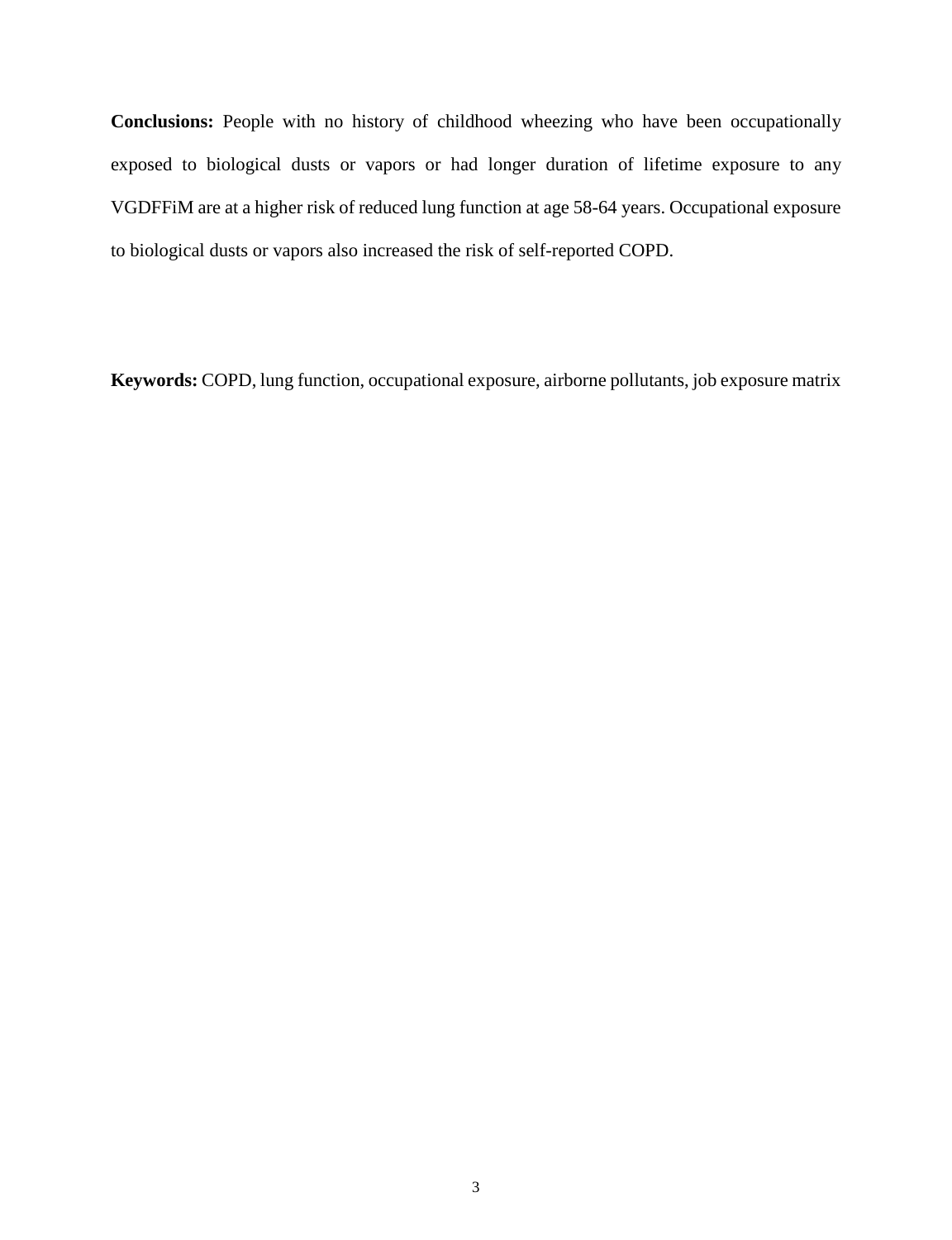**Funding source:** Chest, Heart and Stroke Scotland, grant ref R13/A148.

The funder had no role in study design, data collection, analysis and interpretation, writing of the manuscript, and in the decision to submit the manuscript for publication. All authors had full access to all the data in the study. The corresponding author had final responsibility for the decision to submit for publication.

**Review and approval**: National Research Ethics Service Committee - North of Scotland, ref 13/NS/0038

<sup>2</sup>Institute of Applied Health Sciences, University of Aberdeen, Aberdeen, AB25 2ZG, UK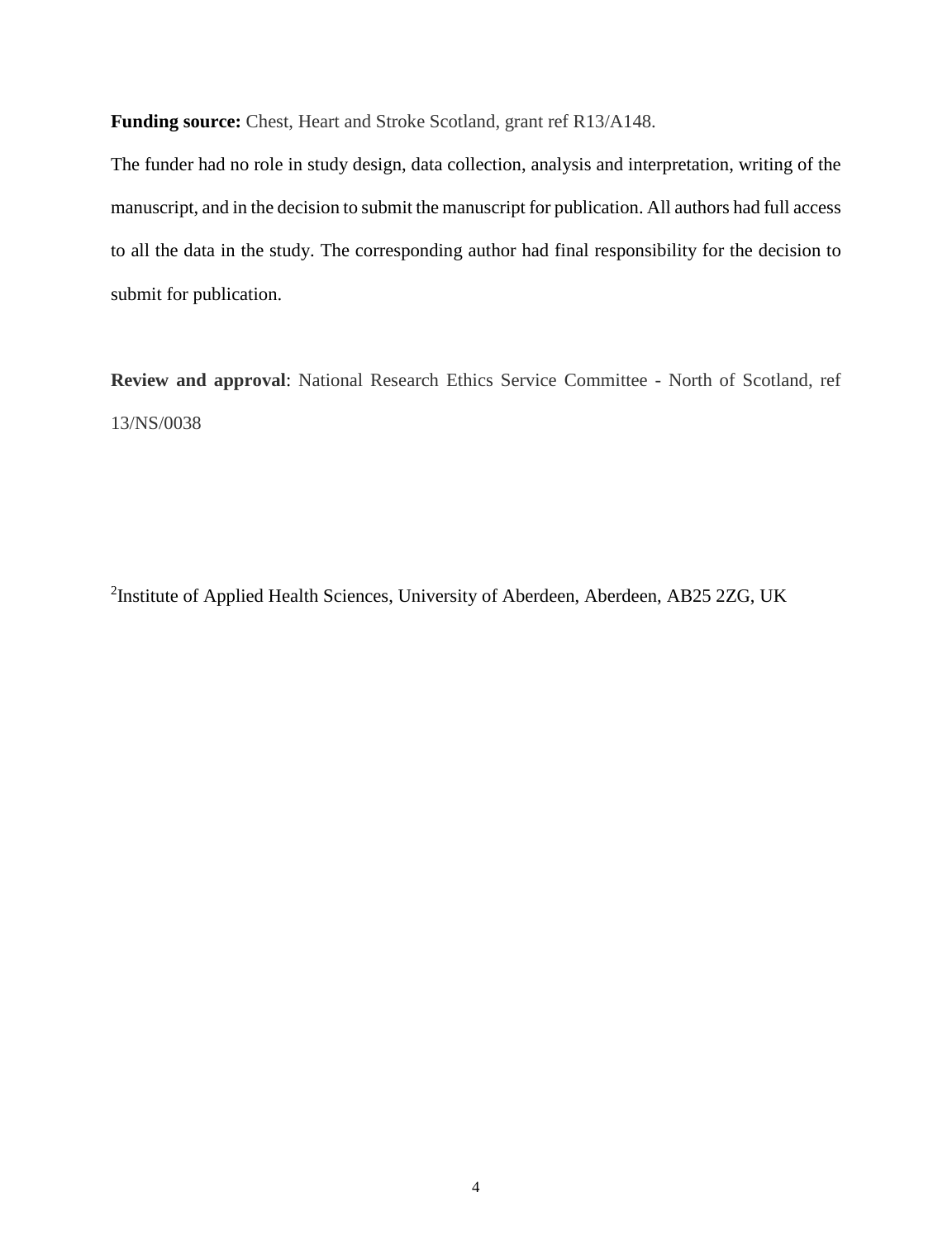### **1. Introduction**

Occupational factors play an important role in adult-onset asthma (population-attributable risk (PAR) 17%) and chronic obstructive pulmonary disease (COPD) (PAR 15-20%) [1]. Occupational exposure to the main airborne pollutant forms, i.e. vapors, gases, dusts or fumes (VGDF) has been linked to higher prevalence, incidence and severity of COPD [2], even after adjustment for smoking, in both occupational and population-based studies, the majority of which were cross-sectional [3]. Evidence from longitudinal population-based studies is, however, scarce and less consistent [4-7]. Most longitudinal studies have relatively short follow-up periods with only one study reporting changes in lung function in relation to occupational exposure to VGDF over 25 years [8].

Long-term prospective studies are needed to explore the relationship between occupational exposure and adult onset of obstructive respiratory disorders which have not been influenced by preceding respiratory symptoms and/or healthy worker effect [9]. The Aberdeen-based WHEASE (What Happens Eventually to Asthmatic children: Sociologically and Epidemiologically) cohort 1964-2014 is one of the longest follow-up studies of children in the world with a focus on airways disease. Moreover, clinical assessment of this cohort provides an opportunity to link occupational exposures to respiratory outcomes in adult life in subjects without childhood wheezing illness.

This study investigates whether lifetime occupational exposure to different airborne pollutant forms increases the likelihood of self-reported COPD, spirometry-defined airflow obstruction, and lung function impairment at age 58-64 years among individuals with no history of childhood wheezing illness. This study also investigates the longitudinal impact of occupational exposures on lung function over 25 years of follow-up.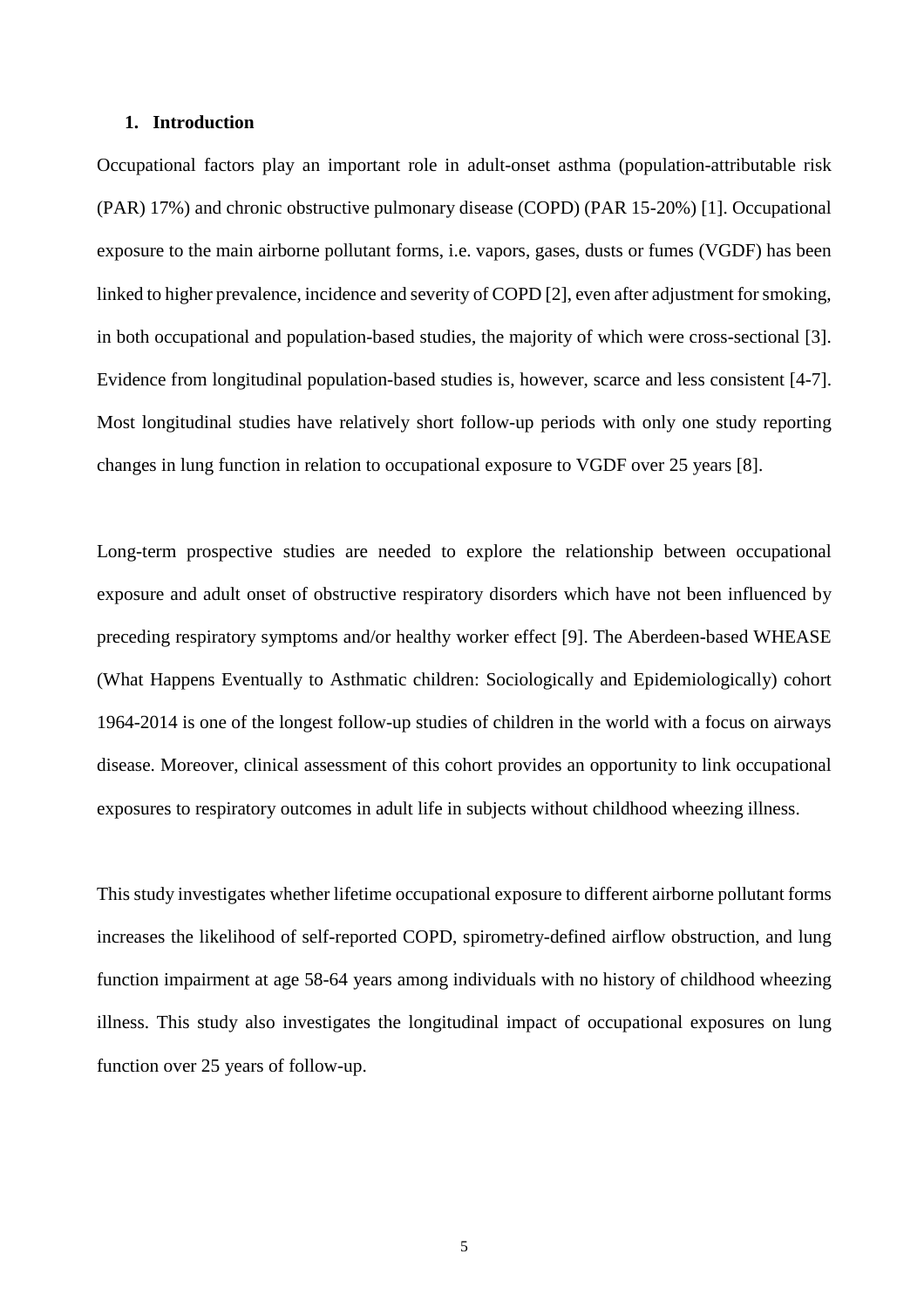## **2. Materials and Methods**

## *2.1.Subjects*

The WHEASE cohort has been described in detail elsewhere [10]. Briefly, in 1964 a random sample of 2511 (20% of all Aberdeen schoolchildren aged 10-15 years), was selected [11] and administered the parent-completed Medical Research Council (MRC) questionnaire [12]. Those with parentally reported history of ever wheeze were clinically assessed by a pediatrician and categorized into having childhood asthma or childhood wheezy bronchitis – now commonly known as virusassociated wheeze. Children without parent-reported history of ever wheezing were categorized as childhood "non-wheezers". The cohort was invited for the follow up in 1989 (aged 35-40), 1995 (aged 41-46), 2001 (aged 47-52), and 2014 (aged 58-64) [10;13-15] (Table 1).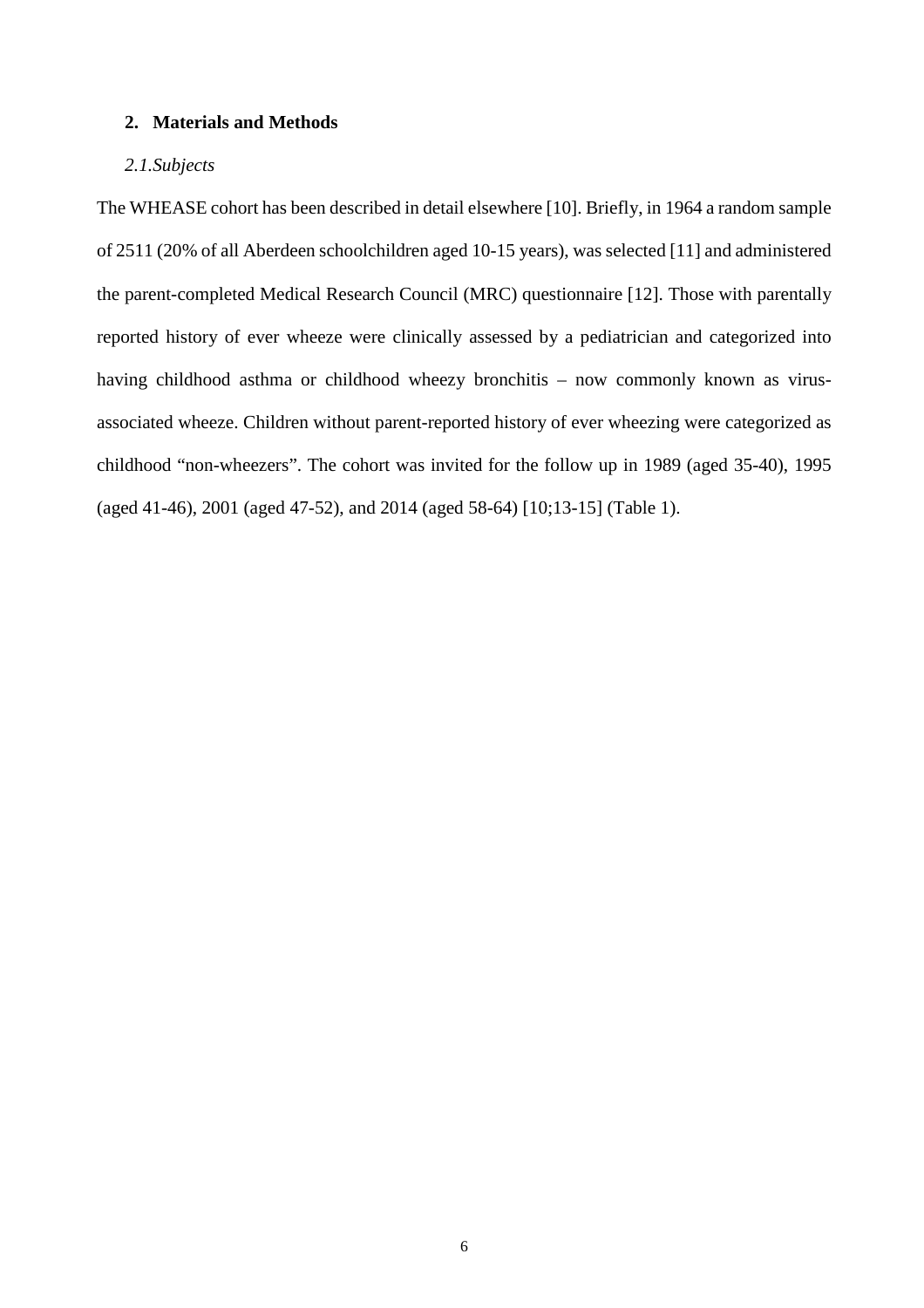Table 1. The WHEASE cohort recruitment and follow up

|      | <b>Original cohort</b>                                                                          |
|------|-------------------------------------------------------------------------------------------------|
|      | The Medical Research Council random survey of Aberdeen schoolchildren                           |
| 1964 | Age 10-15 years                                                                                 |
|      | 2743 invited, 2511 participated: response rate 92%                                              |
|      | 121 child asthma, 167 child wheezy bronchitis, 2223 child non-wheezers                          |
|      | Spirometry measured in 288 child asthma and wheezy bronchitis                                   |
|      |                                                                                                 |
|      | What Happens Eventually to Asthmatic children: Sociologically and Epidemiologically             |
|      | (WHEASE) cohort                                                                                 |
|      | WHEASE 1 to follow all child asthma and wheeze cases and selected non-wheezers                  |
|      | Age 35-40 years                                                                                 |
|      | 455 traced and invited, 360 participated: response rate 79%                                     |
| 1989 | Participants included:                                                                          |
|      | 97 child asthma, 132 child wheezy bronchitis, 131 child non-wheezers                            |
|      | Spirometry measured in 272, including 93 child non-wheezers                                     |
|      | WHEASE 2 to follow all child non-wheezers                                                       |
|      | Age 41-46 years                                                                                 |
|      | 1758 traced and invited to postal survey, 1542 participated in postal survey: response rate 88% |
| 1995 | Participants in postal survey:                                                                  |
|      | 102 adult onset wheeze (AOW), 1440 never-wheezers                                               |
|      | Clinical assessment (including spirometry) carried out in 312:                                  |
|      | 102 AOW and 217 randomly selected never-wheezers                                                |
|      | WHEASE 3 to follow all in WHEASE 1 and those with spirometry in WHEASE 2                        |
|      | Age 47-52 years                                                                                 |
| 2001 | 605 traced and invited, 381 participated: response rate 63%                                     |
|      | Participants included: 46 child asthma, 65 child wheezy bronchitis, 270 child non-wheezers      |
|      | Spirometry measured in 372, including 270 child non-wheezers                                    |
|      | WHEASE 4 to follow all WHEASE 1, 2 $\&$ 3 with previously measured spirometry                   |
|      | Age 58-64 years                                                                                 |
|      | 583 traced and invited, 330 participated: response rate 57%                                     |
| 2014 | Participants included:                                                                          |
|      | 38 child asthma, 53 child wheezy bronchitis, 239 child non-wheezers                             |
|      | Spirometry measured in 329, including 239 child non-wheezers                                    |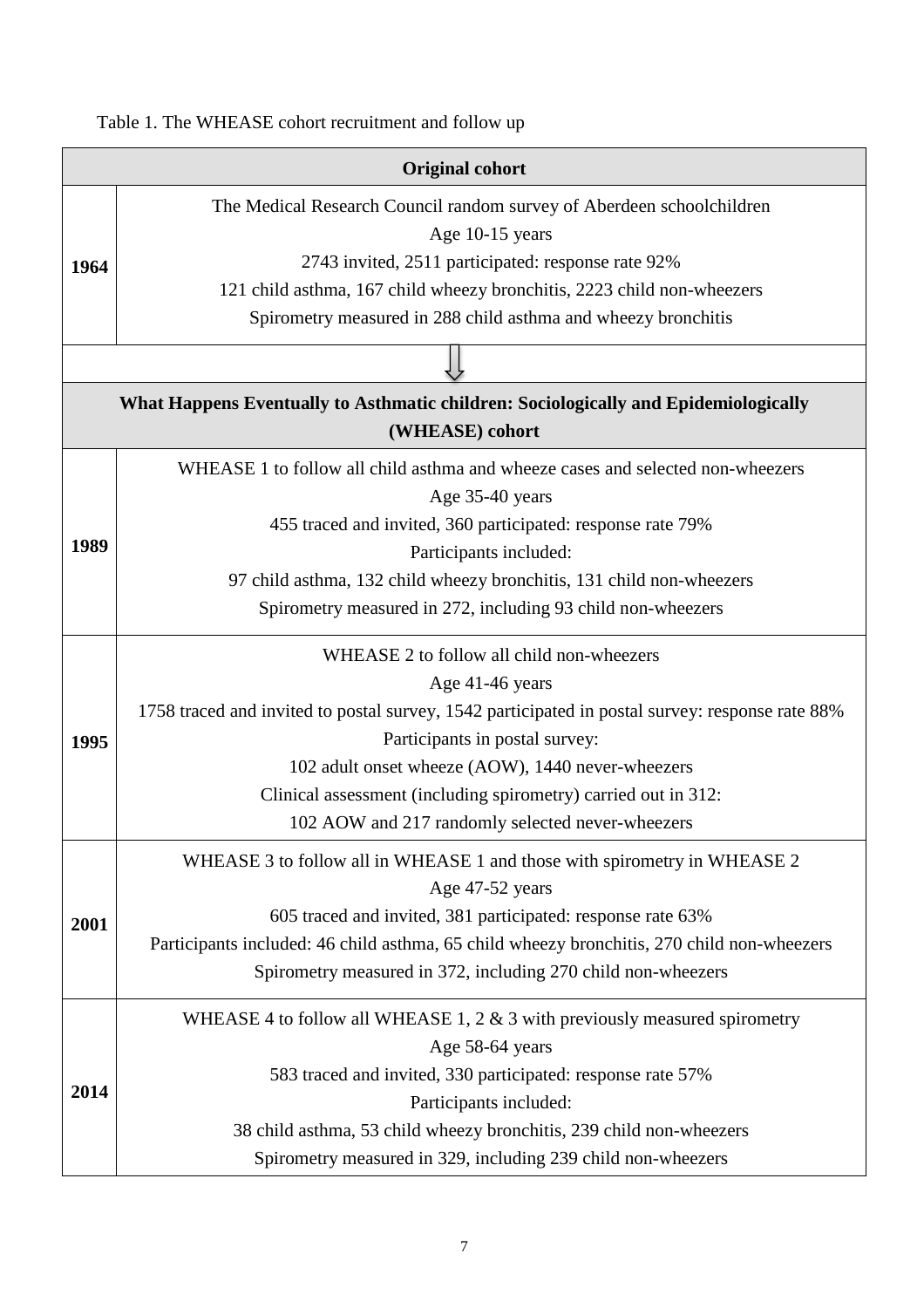In 2014 all individuals with spirometry who took part in at least one previous follow up were traced and invited to take part. Only childhood "non-wheezers" were included in the current study of occupational exposure and adult airway disease, i.e. those whose parents in 1964 reported that their child had no history of ever wheezing. Subjects who in 1964 were categorized as having childhood asthma or childhood wheezy bronchitis/virus-associated wheeze were excluded from the current study.

### *2.2. Health assessments and outcomes*

Each follow up between 1989 and 2014 included the updated version of the MRC respiratory questionnaire [16] administered during in-person interview and spirometry with recorded forced expiratory volume in one second  $(FEV_1)$  and forced vital capacity  $(FVC)$ . Spirometry was performed according to internationally accepted guidelines. The 2014 spirometry followed ATS/ERS guidelines [17] with pre- and post- administration of 400µg salbutamol using a Vitalograph Compact II spirometer (Vitalograph, Buckingham, UK). Measurement of forced expiratory flow over the middle half of  $FVC$  ( $FEF_{25-75}$ ), which reflects small airway function, was also recorded in 2014.

Socio-demographic characteristics related to health status, i.e. cigarette smoking and deprivation were ascertained at each follow up. A history of cigarette smoking was assessed by pack year smoking histories, with a pack year defined as twenty cigarettes smoked every day for one year. The highest educational qualification was used as an indicator of childhood and adulthood socioeconomic status (SES).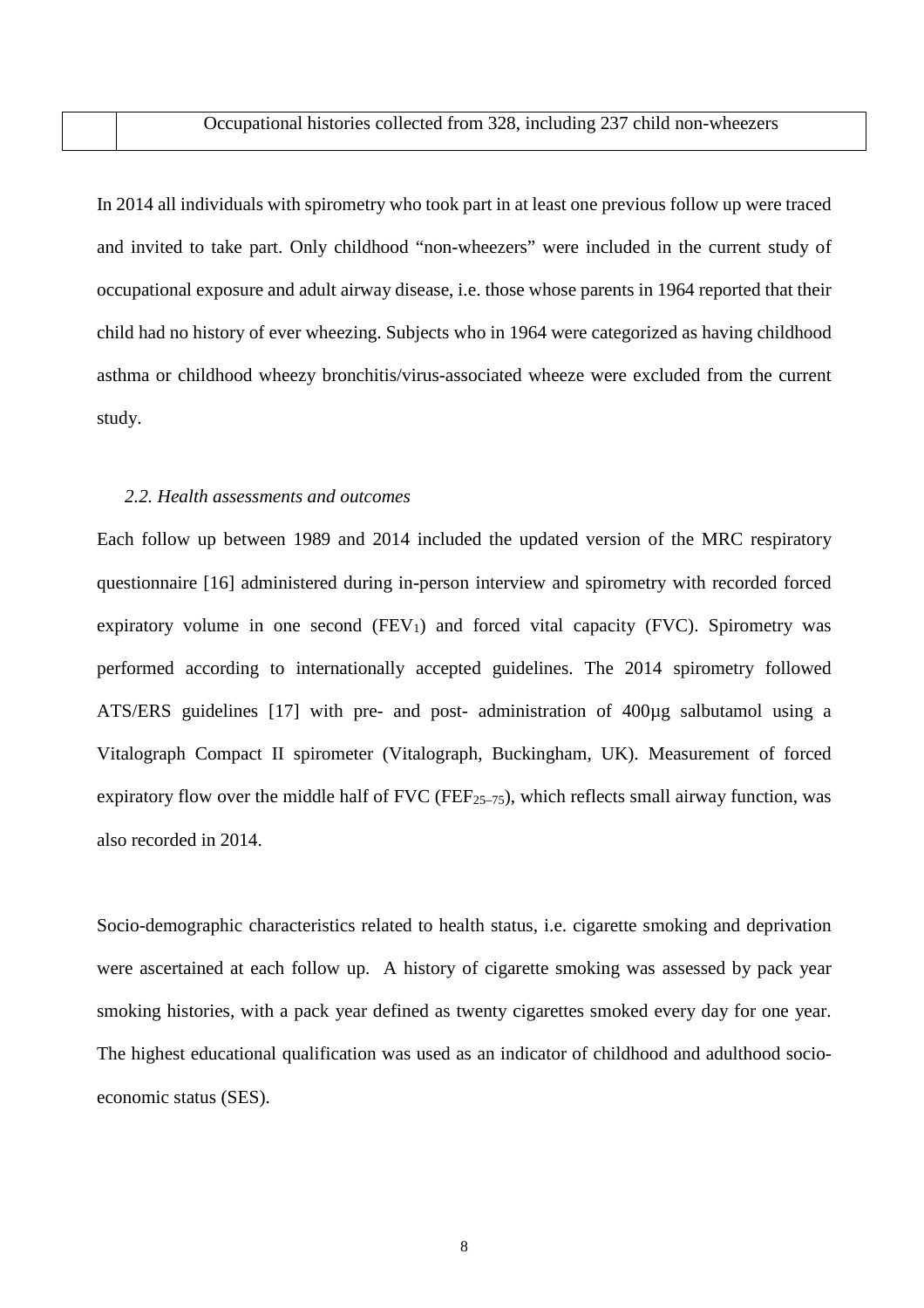## *2.3. Occupational exposure*

The 2014 follow up assessment also included a record of lifetime occupational history, including job titles, main job tasks, industry type, year when jobs started and stopped, and type of employment for each job (full- or part-time), obtained during the interview. Occupational histories were obtained for all jobs held for at least 12 months.

Free-text descriptions of occupations and industries for all lifetime jobs were coded into four-digit Standard Occupational Classification (SOC2000) codes developed by the UK Office for National Statistics[18] using the Computer Assisted Structured Coding Tool (CASCOT) [19]. This generates certainty scores (1-100%), indicators of the degree of certainty, that the given code is correct. The chosen coding strategy was to accept CASCOT derived codes scored >50% in a fully automatic mode and to code manually those scored  $\leq 50\%$ . In the automatic mode, the code with the highest score was automatically accepted. This coding strategy has been shown to have 91% agreement with manually coded occupations [20].

Occupational exposure to the complete range of airborne pollutant forms was assigned to each SOC code for each job held using the airborne chemical exposure job exposure matrix (ACEJEM). The ACEJEM [21] assigns exposure to the broad pollutants forms: vapors, gases, dusts, fumes, fibers and mists (VGDFFiM) as well as their sub-fractions including mineral dusts, biological dusts and diesel fumes to each of the 353 SOC2000 codes. Exposures are assigned based on a set of a priori defined job descriptors: definitions of pollutant types and guidelines for assigning average exposures (by consideration of exposure determinants), and are independent of any respiratory outcomes. The ACEJEM enables occupational exposure to be evaluated as a binary exposure (exposed and non-exposed) and by the level of exposure (low, medium and high). The ACEJEM is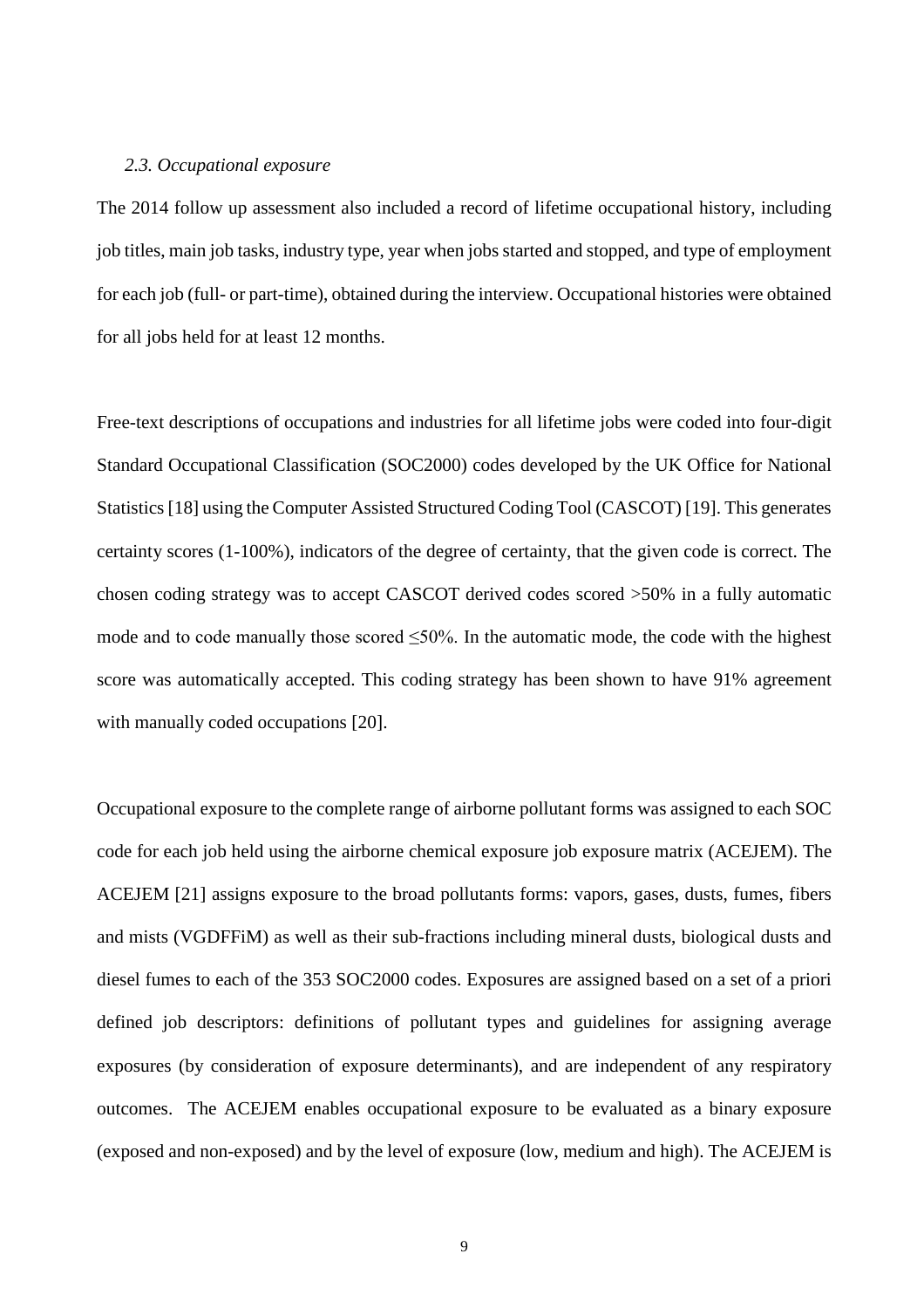based on workplace exposure conditions between 2000 and 2013 and does not take account of any respiratory protective equipment (RPE) that may have been used by individuals in their job roles.

### *2.4. Statistical Analysis*

The primary outcomes were self-reported COPD, defined by an affirmative response to the question "Have you ever had or been told that you have COPD", lung function and airflow obstruction at age 58-64 years and overall difference in lung function data collected during the 25-year follow-up period between the exposed and not exposed.

Spirometric indices were expressed as % predicted as defined by the ERS Global Lung Initiative, 2012 [22]. Reduced  $FEV_1$  was defined as a post-bronchodilator  $FEV_1$  less than lower 95% confidence limit of the internationally agreed predictive equations for normality (LLN). Airflow obstruction was defined as a post-bronchodilator FEV1/FVC<LLN [17;22].

Occupational exposures to six main pollutant forms, vapors, gases, dusts, fumes, fibers and mists (VGDFFiM), in any jobs held and their sub-fractions, biological dusts, minerals and diesel fumes, were categorized as ever exposed versus never exposed. Secondly categories of cumulative exposure duration (short, medium and long) were generated using tertiles of cumulative lifetime duration of exposure in years to any and each of the VGDFFiM as well as the three pollutant subcategories. Exposures in the longest and current/last held jobs were examined in separate models. The reference categories in each analysis were those without the specific exposure of interest.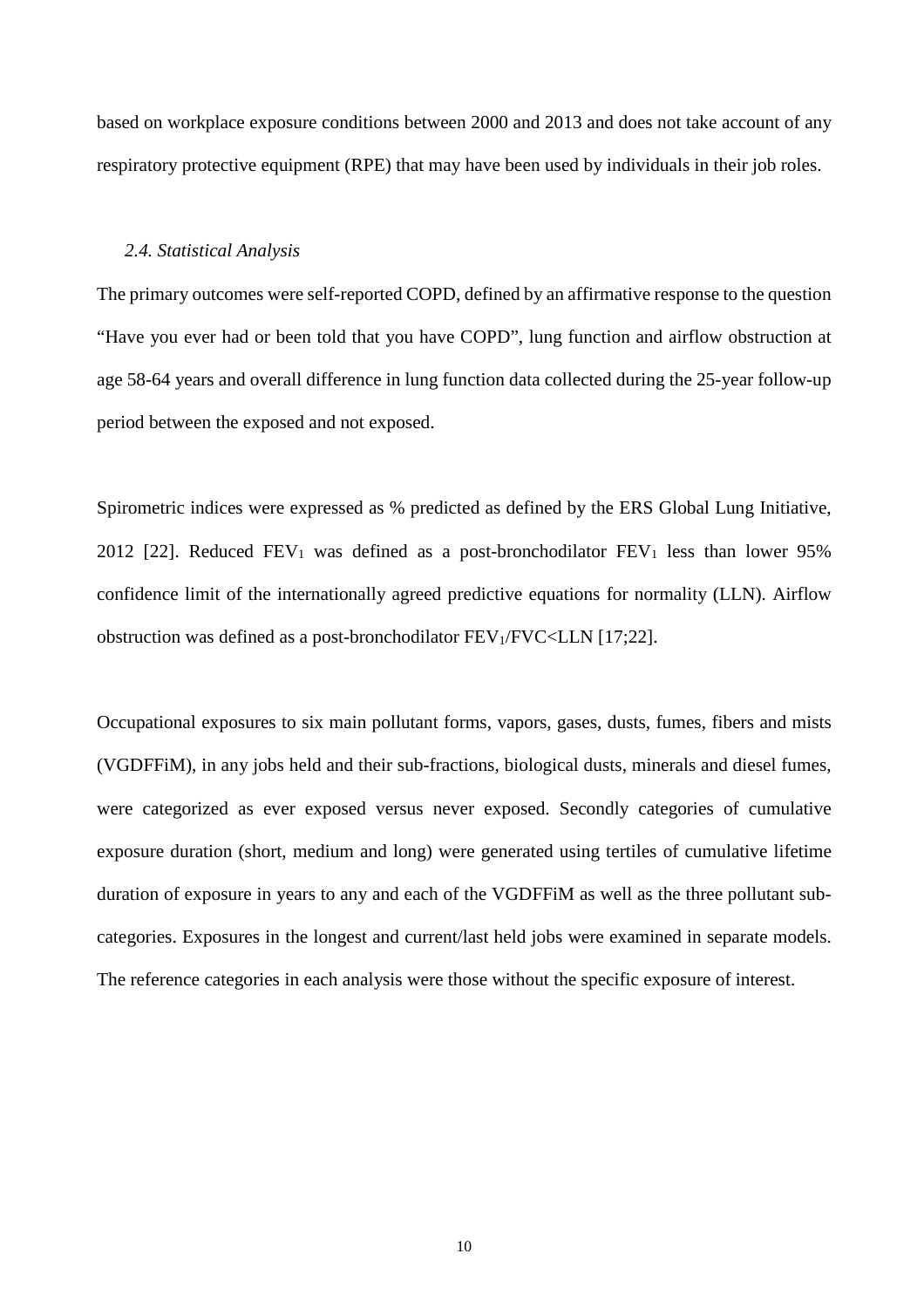Demographic characteristics were described using number and percentage if categorical variables or mean and standard deviation if continuous (as normally distributed). Normality was assessed by skewness and kurtosis tests and histograms. Logistic and linear regression analyses were implemented for binary and continuous outcomes respectively with adjustment for confounders (sex, pack years of smoking, highest education qualification). Different models were fitted: model A looked at the binary variable of 'any airborne pollutant', while separate models B looked at exposure to each of the six main pollutant forms, and also separate models C looked at exposure to each sub-group of pollutant on its own. Associations were further explored by categorizing the exposure duration into none, short, medium and long exposure as described above. The effects of an exposure on the outcome were presented as odds ratios (OR) for binary outcomes and regression coefficients for continuous outcomes with an appropriate 95% confidence interval (CI) for each.

Linear mixed effect models with unstructured covariance were used to analyze the overall difference in all FEV1, FVC and FEF25-75% data collected between 1989 and 2014 between the exposed and non-exposed. Random effects were participant and participant\*time with fixed effects of time and the confounding variables. Time was entered as a continuous variable taking the values 0, 6,12 and 25 years to represent the four assessments beginning in 1989. Inclusion of an interaction term for time and exposure to individual substances allowed the production of estimates of change in outcome between exposed and non-exposed. Models were adjusted for sex, pack years of smoking, highest education qualification and age in 1989.

Participants who did not provide an occupational history were excluded from the analysis. Jobs with less than one year duration were excluded from the estimation of exposure. Analyses were performed using IBM SPSS v22.0 (Armonk, NY, USA) and SAS v9.3 (SAS Institute Inc., Cary, USA).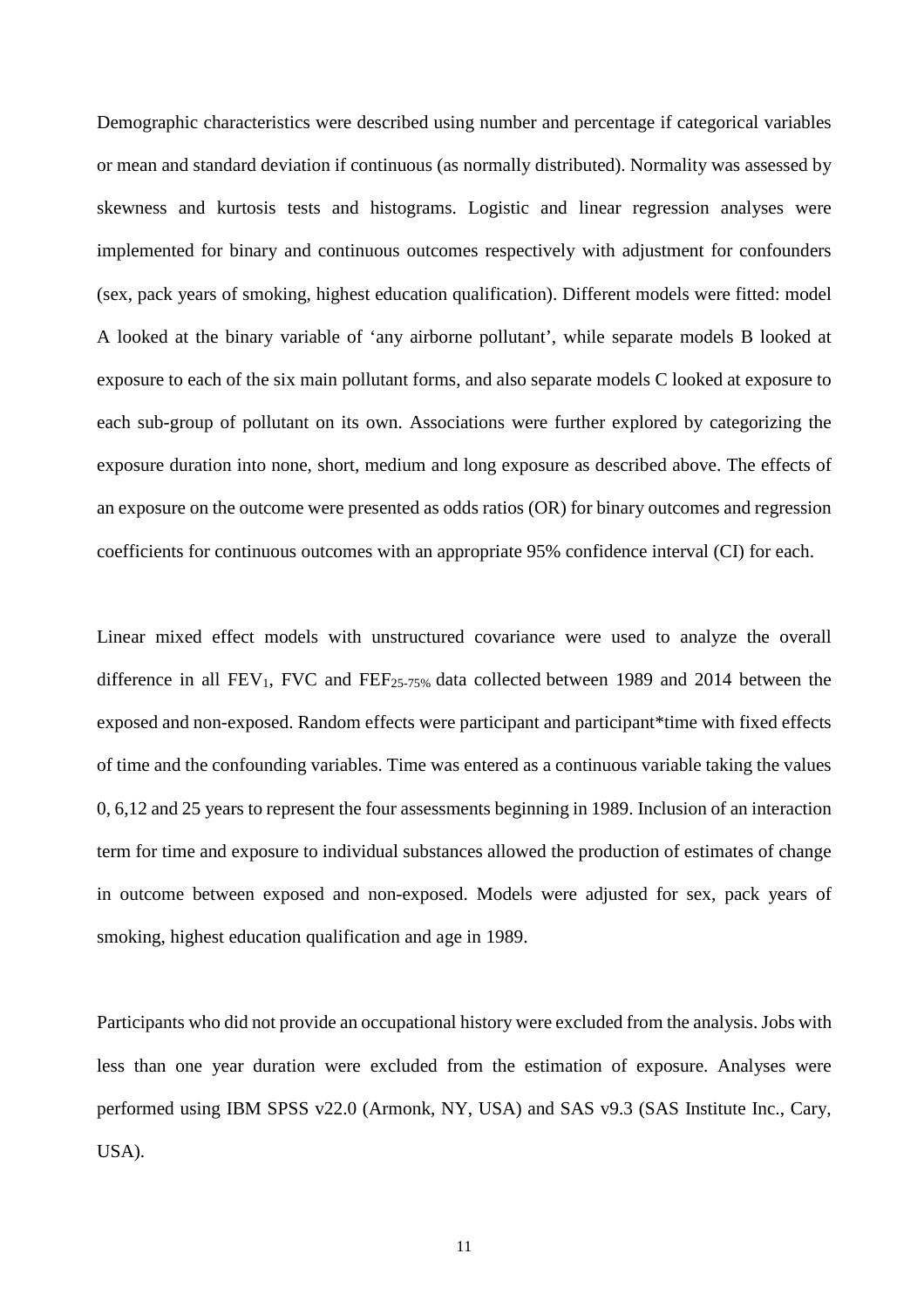## **3. Results**

Out of 239 WHEASE subjects in 2014 who did not have childhood wheezing illness, 237 provided occupational histories and formed the current study cohort. The mean (SD) age of the cohort was 60.6 (1.5) years and 47% were male. Approximately 15% (n=34) of the cohort reported a diagnosis of asthma, 6% (n=15) a diagnosis of COPD, 8% (n=20) had  $FEV_1 and 27% (n=63) had$ spirometry-defined airflow obstruction (FEV1/FVC<LLN). Characteristics of the study participants are detailed in Table 2.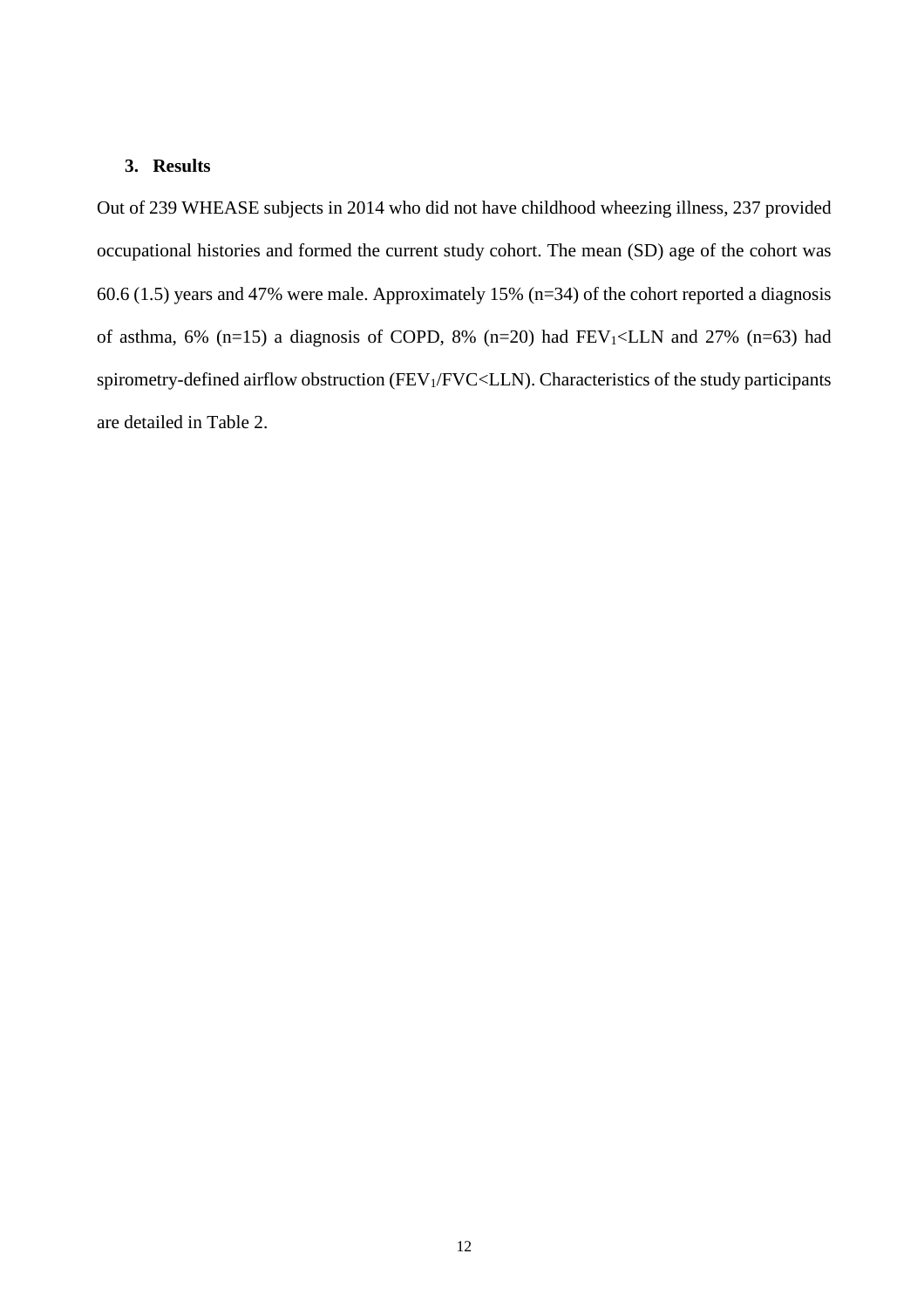| Socio-demographic characteristics             |             |  |  |  |  |
|-----------------------------------------------|-------------|--|--|--|--|
| Male sex, $n$ $(\%)$                          | 111 (46.8)  |  |  |  |  |
| Age, years, mean (SD)                         | 60.6(1.5)   |  |  |  |  |
| BMI, $\overline{\text{kg/m}^2}$ , mean (SD)   | 28.4(5.5)   |  |  |  |  |
| Smoking ever, n (%)                           | 124(52.3)   |  |  |  |  |
| Smoking currently, n (%)                      | 41 (17.3)   |  |  |  |  |
| Current exposure to $ETS^{\dagger}$ , n (%)   | 42 (17.7)   |  |  |  |  |
| University degree and higher, n (%)           | 42 (17.7)   |  |  |  |  |
| Current work status, n (%)                    |             |  |  |  |  |
| Full-time                                     | 110 (46.4)  |  |  |  |  |
| Part-time                                     | 57(24.1)    |  |  |  |  |
| Unemployed                                    | 6(2.5)      |  |  |  |  |
| Retired                                       | 44 (18.6)   |  |  |  |  |
| Not working due to ill health                 | 20(8.4)     |  |  |  |  |
| Clinical, questionnaire-based, $n$ (%)        |             |  |  |  |  |
| Self-reported asthma                          | 34 (14.7)   |  |  |  |  |
| Self-reported COPD                            | 15(6.3)     |  |  |  |  |
| Spirometry post bronchodilator                |             |  |  |  |  |
| $FEV1$ , % predicted, mean (SD)               | 97.2 (16.3) |  |  |  |  |
| FVC, % predicted, mean (SD)                   | 108.6(15.5) |  |  |  |  |
| FEF <sub>25-75%</sub> ,% predicted, mean (SD) | 77.8 (33.6) |  |  |  |  |
| $FEV_1 < LLN$ , n $(\%)$                      | 20(8.4)     |  |  |  |  |
| $FEV1/FVC < LLN$ , n $(\%)$                   | 63(26.6)    |  |  |  |  |

Table 2 Main demographic and health indicators of the WHEASE study participants with available occupational history in 2014 who had had no childhood wheeze, n analyzed=237

† Environmental tobacco smoke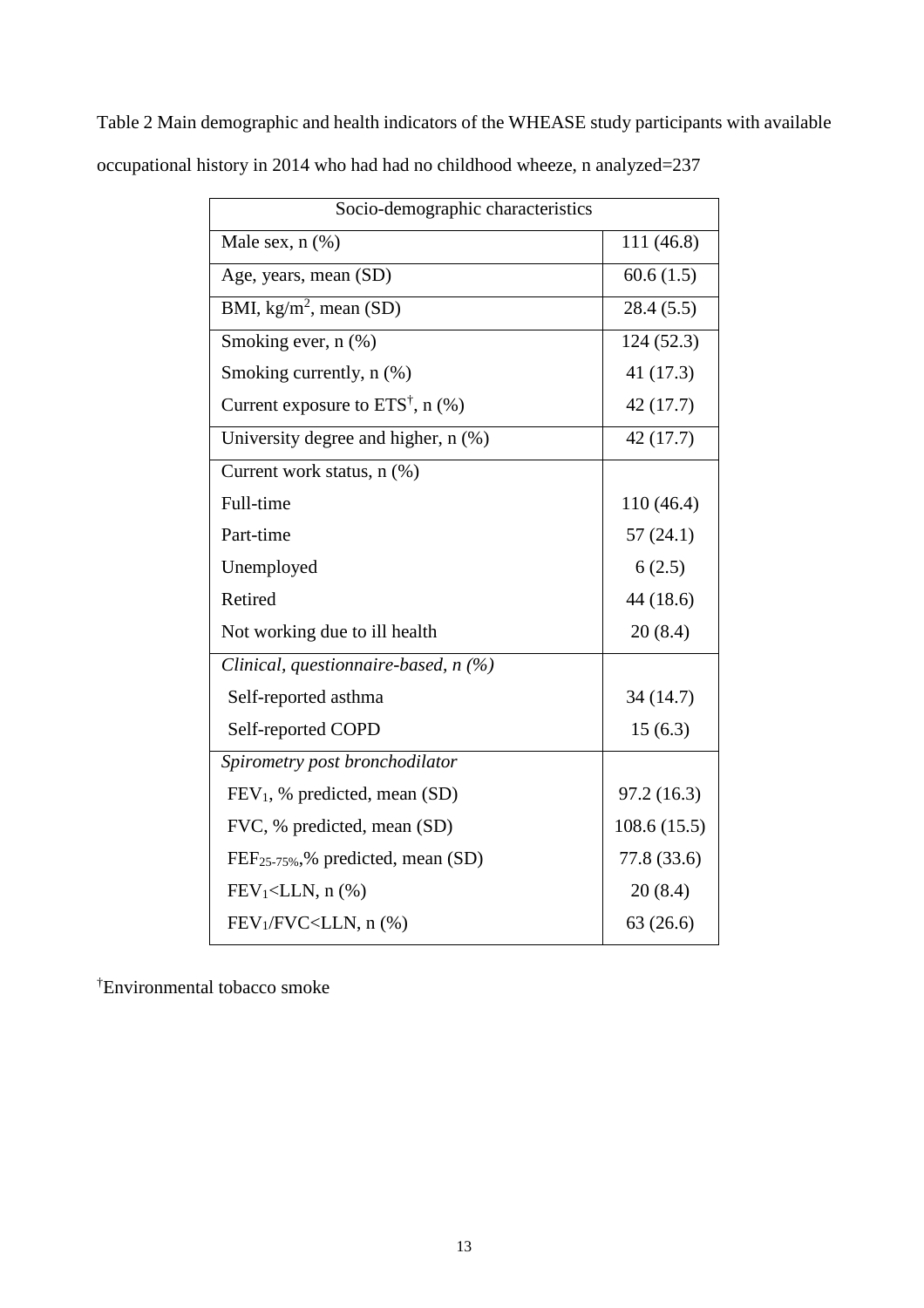### *3.1. Occupational exposure to airborne chemical pollutants*

Study participants had between one and six different jobs in their lifetime (median 2, IQR 2-3). Based on the whole occupational history, the most commonly reported occupations were elementary storage occupations (e.g. warehouse assemblers, foremen, loaders) and telecommunications engineers among men and cleaning, administrative occupations and sales assistants among women. Administrative and corporate managerial occupations were reported as most common among the longest jobs held.

Lifetime occupational exposure to the different airborne pollutant forms is presented in Table 3. More than two thirds of the participants had occupational exposure to at least one airborne pollutant at some point in their life with dusts being the most common pollutants (66% exposed), followed by vapors (53%) and fumes (38%). Most common exposures to airborne pollutants by occupation in the WHEASE cohort are shown in Table E1, Online supplement.

Men were more commonly exposed to any airborne pollutants compared to women (VGDFFiM, 88% vs 60%, p<0.001), and also to all dusts and mineral dusts, all fumes and diesel fumes, gases, and fibers (all p<0.001). There was no gender difference in the prevalence of occupational exposure to vapors, mists, and biological dusts (data not shown).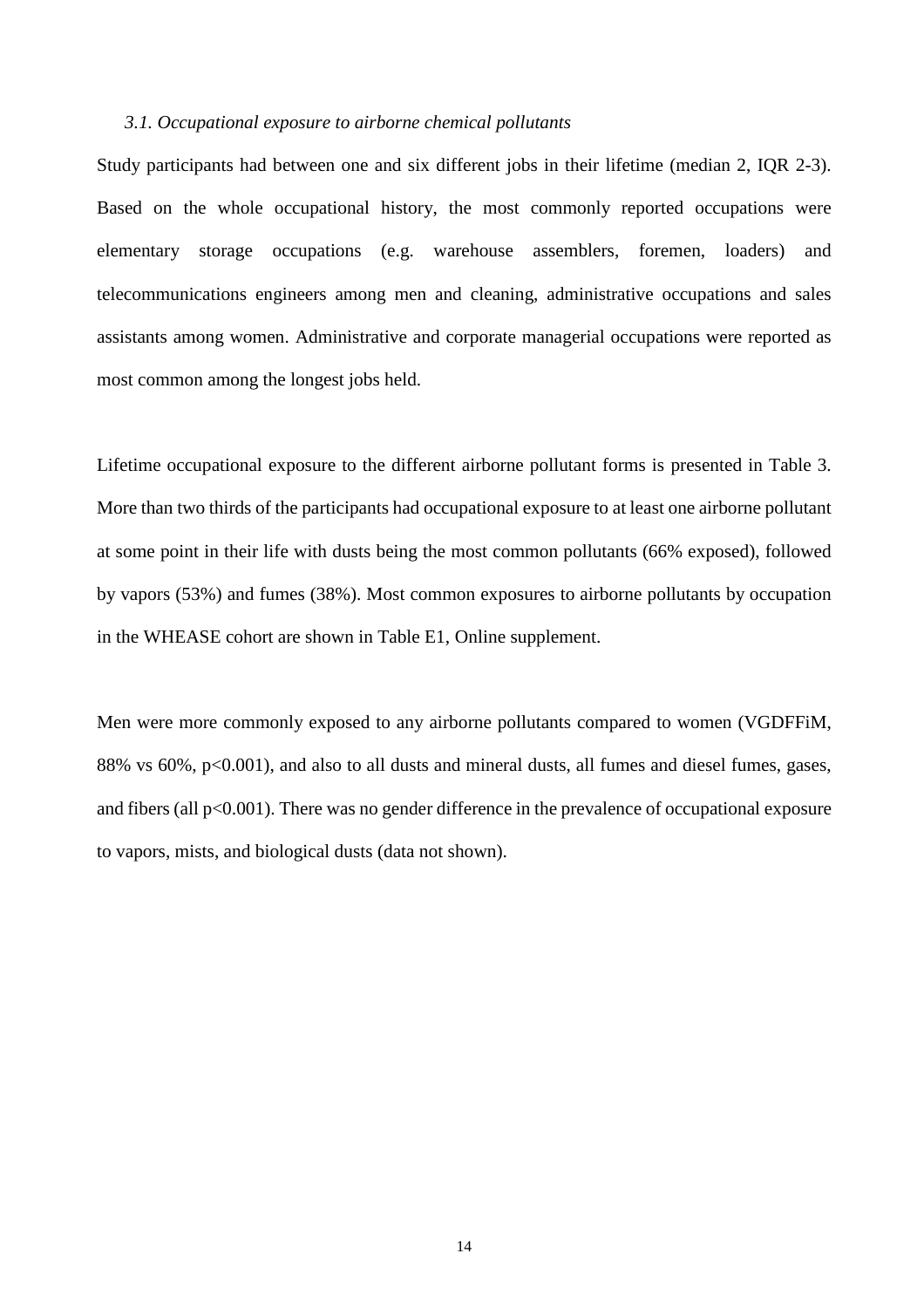Table 3 Lifetime occupational exposures to airborne pollutants and duration of exposure calculated within those exposed among the WHEASE study participants, who had had no childhood wheeze,  $n$  analyzed = 237

|                                  | <b>Exposed ever,</b> | Duration of exposure, |  |  |
|----------------------------------|----------------------|-----------------------|--|--|
| <b>Occupational exposures to</b> | $\mathbf{n}(\%)$     | years, median (IQR)   |  |  |
| Any airborne pollutants          |                      |                       |  |  |
| (VGDFFiM)                        | 173 (73.0)           | $31.0(18.0-42.0)$     |  |  |
| Individual pollutant forms       |                      |                       |  |  |
| Vapors                           | 125(52.7)            | 21.5 (10.0-31.75)     |  |  |
| Gases                            | 86 (36.3)            | $19.0(7.0-33.0)$      |  |  |
| Dusts <sup>a</sup>               | 156(65.8)            | 26.5 (14.0-40.0)      |  |  |
| Fumes                            | 89 (37.6)            | $23.0(8.5-35.0)$      |  |  |
| Fibers                           | 66 (27.8)            | $17.5(6.25-34.0)$     |  |  |
| <b>Mists</b>                     | 82 (34.6)            | 19.5 (7.75-32.25)     |  |  |
| Sub-categories of pollutants     |                      |                       |  |  |
| Biological dusts <sup>a</sup>    | 100(42.2)            | 18.0 (7.0-31.75)      |  |  |
| Mineral dusts <sup>a</sup>       | 116 (48.9)           | 22.5 (7.0-38.25)      |  |  |
| Diesel fumes                     | 55(23.2)             | $20.0(7.0-30.0)$      |  |  |

<sup>a</sup>The total number of subjects in biological and mineral dusts sub-groups is different from the number of subjects in all dusts category, as some of the subjects had been assigned as exposed to both types of dusts.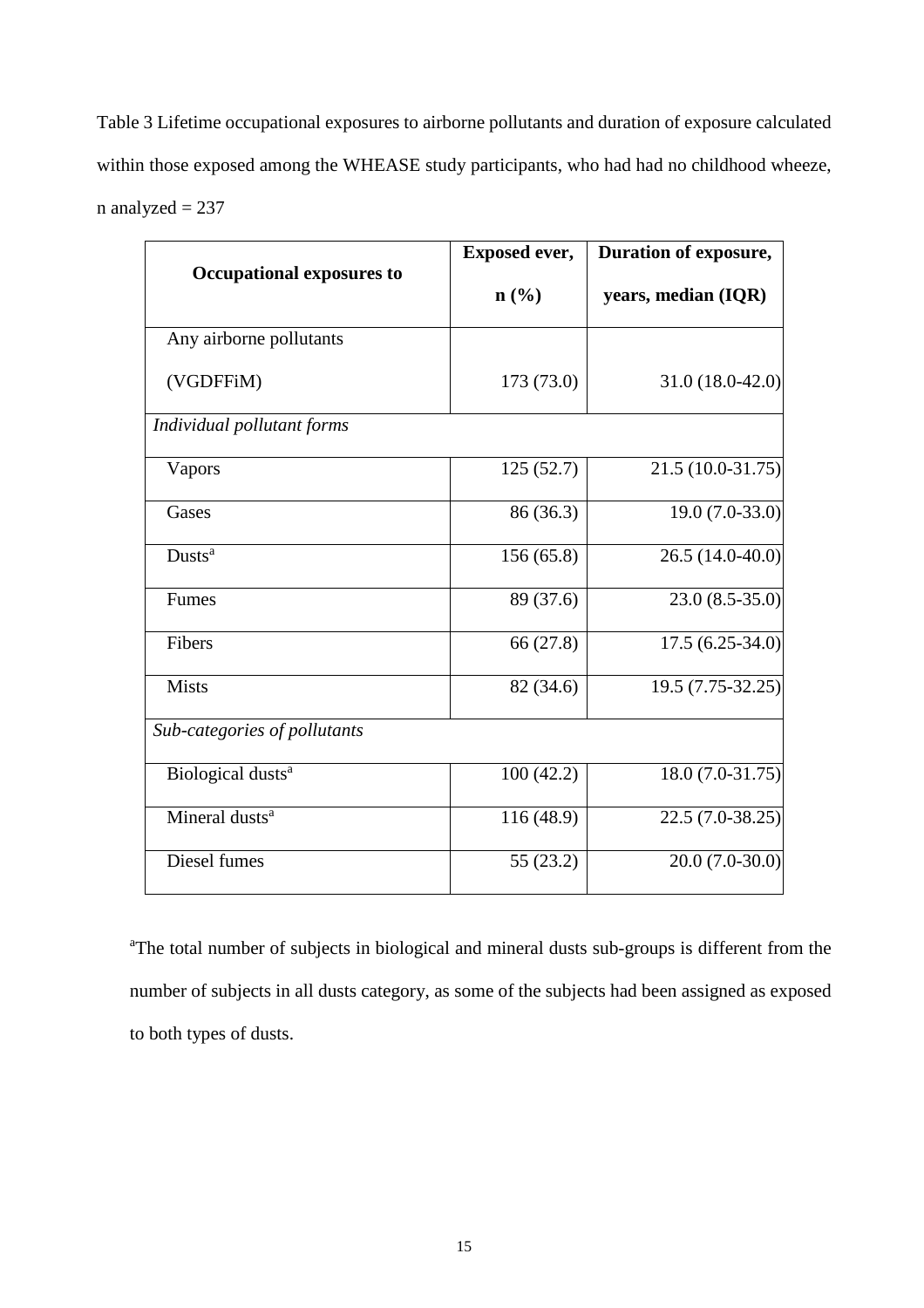# *3.2. Cross-sectional analysis of lung function outcomes in relation to occupational exposure to airborne chemical pollutants*

Tables 4 and 5 present the results of unadjusted and adjusted logistic and linear regression analyses of the relationship between the outcomes in 2014 and exposure to airborne pollutants. As individuals were likely to be exposed to more than one pollutant, individuals' exposure assignment to one pollutant did not necessarily exclude exposure assignments to other pollutants, e.g. the total number of subjects in biological and mineral dusts sub-groups was different from the number of subjects in all dusts category, as some of the subjects had been assigned as exposed to both types of dusts. The significant associations observed in the unadjusted models between exposure to biological, but not mineral dusts, and self-reported COPD,  $FEV_1 \leq LLN$ , and reduced  $FEF_{25-75\%}$ predicted were confirmed in the adjusted models (Tables 4 and 5). In addition, exposure to vapors was associated with a 6-fold increase in COPD and 5-fold increase in the likelihood of having  $FEV<sub>1</sub> < LLN$ . Self-reported COPD was also associated with exposure to gases, any fumes, diesel fumes and mineral dusts in the unadjusted models. However, the associations became nonsignificant in the adjusted models. No association was found between any exposure and FEV1/FVC<LLN or between exposure to VGDFFiM and any outcome in the adjusted models. The small number of cases with self-reported COPD (n=15), all of whom were exposed to at least one VGDFFiM pollutant, prevented analysis of the relationship of VGDFFiM exposure and COPD.

Exposures in the longest held and current jobs were examined in separate models, which related self-reported COPD to any VGDFFiM in the longest job (OR 95%CI 9.52 [1.09-83.32]) and FEV1<LLN to any VGDFFiM in both longest and current jobs (OR 95%CI 4.51 [1.17-17.39] and 3.71 [1.09-12.59] respectively).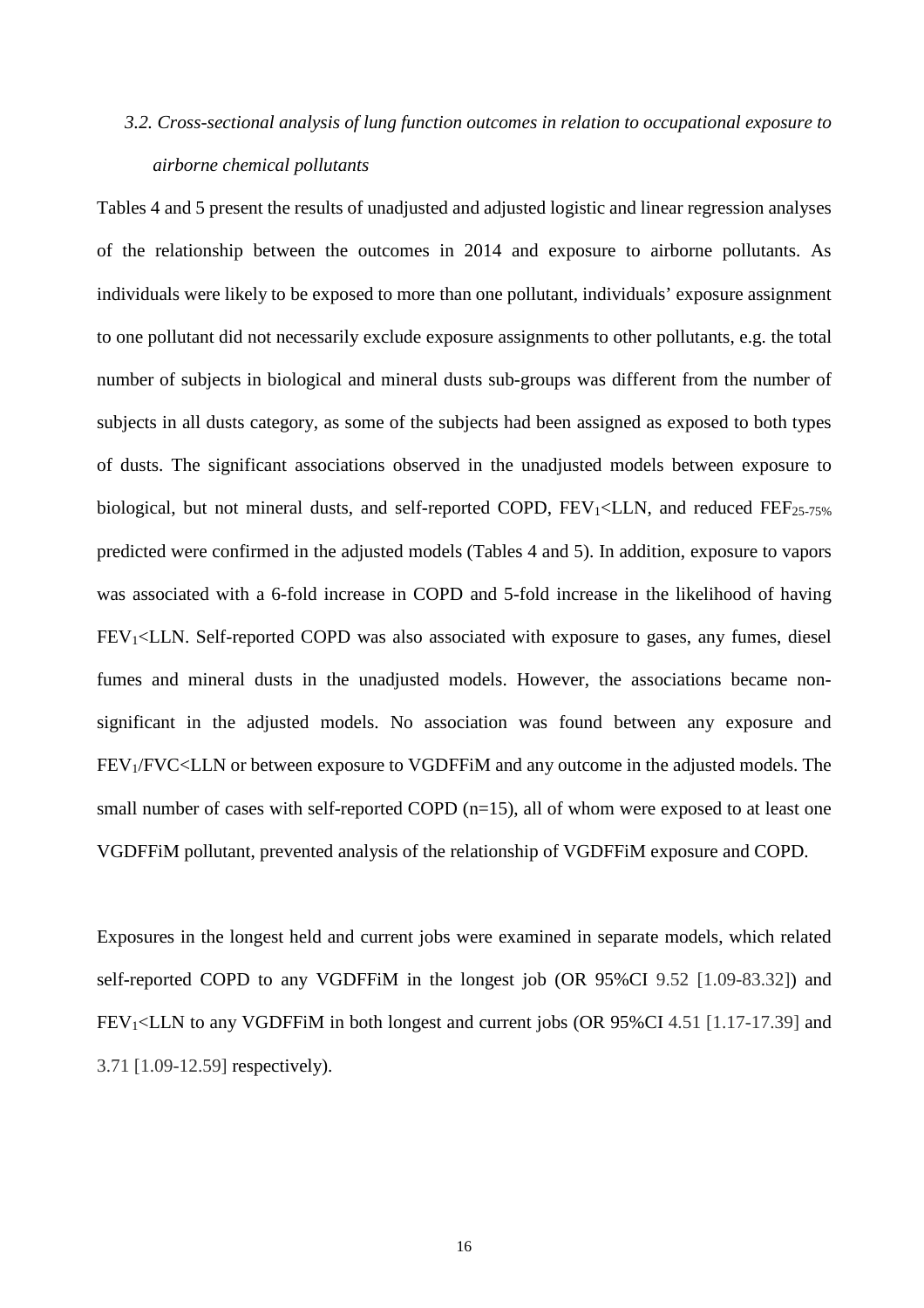Approximately 10.4% (n=24) of the cohort reported a diagnosis of asthma only, 1.7% (n=4) a diagnosis of COPD only, and 4.3% (n=10) reported diagnoses of asthma and COPD. Inclusion of a diagnosis of asthma in the models demonstrated that after adjustment for self-reported asthma exposure to vapors and biological dusts were associated with FEV<sub>1</sub> <LLN (OR 95%CI 6.94 [1.46-33.1]) and (OR 95%CI 3.97 [1.19-13.3]) respectively (Supplemental Material, Tables E2 and E3).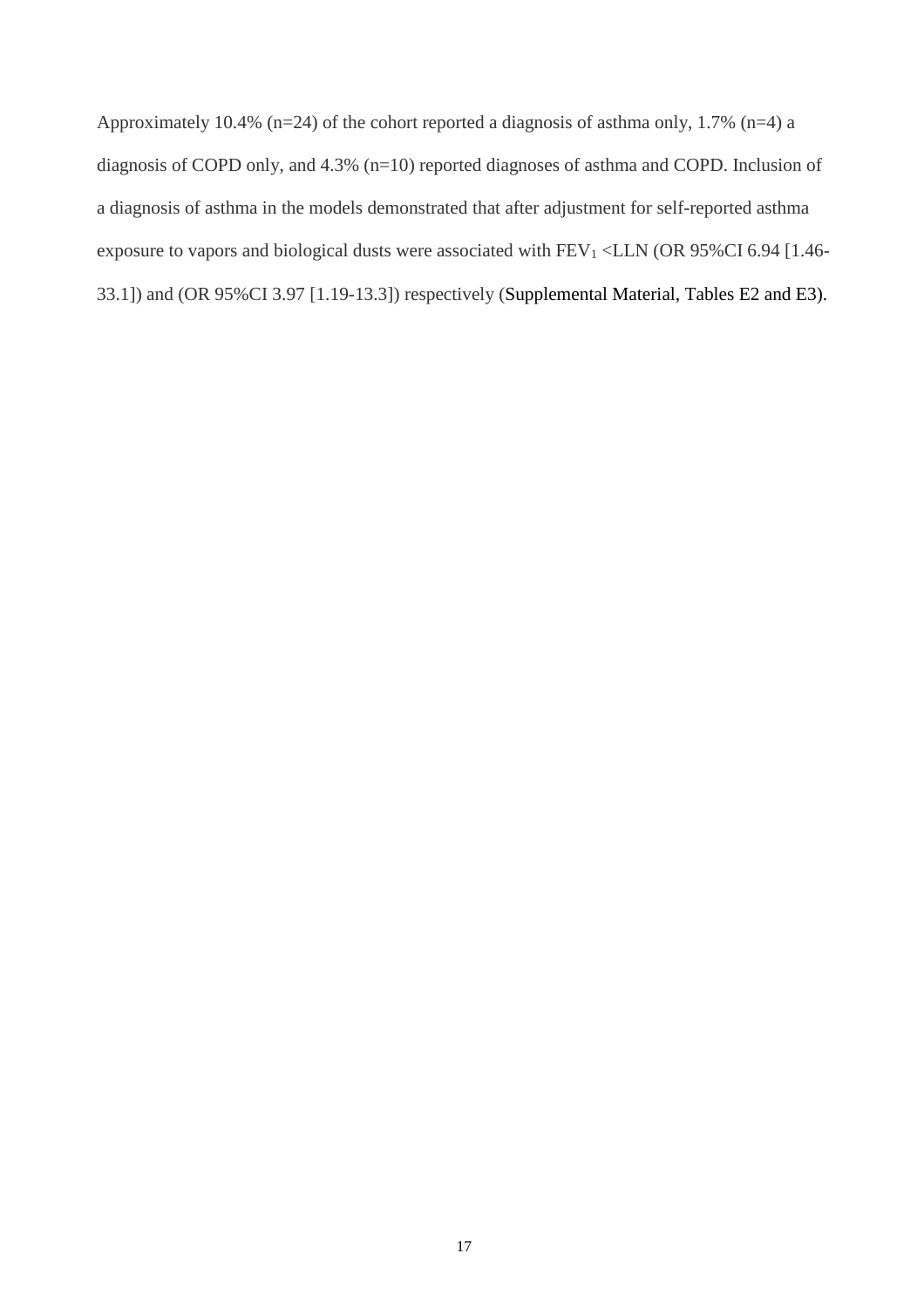Table 4 Associations between binary respiratory outcomes and exposure ever to occupational airborne pollutants in the WHEASE cohort in

| 2014: unadjusted and adjusted logistic regression analyses, n analyzed 237 |  |  |  |
|----------------------------------------------------------------------------|--|--|--|
|                                                                            |  |  |  |

| Exposure models <sup>a</sup> |                                  |                                    | Unadjusted OR 95%CI |                                  | Adjusted <sup>b</sup> OR 95%CI     |                    |                                  |  |
|------------------------------|----------------------------------|------------------------------------|---------------------|----------------------------------|------------------------------------|--------------------|----------------------------------|--|
|                              |                                  | Self-reported<br>COPD <sup>c</sup> | $FEV1<$ LLN         | FEV <sub>1</sub> /FVC<br>$<$ LLN | Self-reported<br>COPD <sup>c</sup> | $FEV1<$ LLN        | FEV <sub>1</sub> /FVC<br>$<$ LLN |  |
| Model A                      | Any VGDFFiM <sup>d</sup> , n 173 |                                    | 7.77<br>1.02 59.31  | 1.12<br>0.58 2.16                |                                    | 6.98<br>0.86 56.96 | 0.88<br>0.42<br>1.85             |  |
| Models B                     | Main pollutant forms             |                                    |                     |                                  |                                    |                    |                                  |  |
|                              | Vapors, n 125                    | 6.38                               | 5.72                | 1.39                             | 6.46                               | 4.82               | 1.12                             |  |
|                              |                                  | 1.41 28.95                         | 1.63 20.10          | 0.78 2.49                        | 1.18<br>35.37                      | 1.32<br>17.63      | 2.07<br>0.60                     |  |
|                              | Gases, n 86                      | 3.84                               | 1.49                | 0.69                             | 3.237                              | 1.33               | 0.56                             |  |
|                              |                                  | 1.27 11.64                         | 0.59 3.75           | 0.37 1.28                        | 11.52<br>0.91                      | 0.47<br>3.76       | 0.28<br>1.12                     |  |
|                              |                                  |                                    | 11.10               | 1.42                             |                                    | 9.52               | 1.09                             |  |
|                              | Dusts, n 156                     |                                    | 1.46 84.45          | 0.76 2.66                        |                                    | 1.18<br>76.74      | 0.54<br>2.19                     |  |
|                              | Fumes, n 89                      | 3.62                               | 1.75                | 0.86                             | 2.44                               | 1.59               | 0.59                             |  |
|                              |                                  | 1.20 10.96                         | 0.704.38            | 0.47 1.56                        | $0.63$ 9.46                        | 0.50<br>5.01       | 0.28<br>1.27                     |  |
|                              |                                  | 1.80                               | 1.83                | 1.43                             | 0.41                               | 1.17               | 1.04                             |  |
|                              | Fibers, n 66                     | 0.62 5.27                          | 0.71 4.70           | 0.77 2.68                        | $0.09$ 1.89                        | 0.36<br>3.84       | $0.49$ 2.23                      |  |
|                              |                                  | 0.94                               | 1.29                | 1.23                             | 0.58                               | 0.96               | 1.03                             |  |
|                              | Mists, n 82                      | 0.31 2.85                          | 0.50 3.29           | 0.68 2.24                        | 2.21<br>0.15                       | 0.34<br>2.69       | 0.55<br>1.95                     |  |
| Models C                     | Sub-categories of pollutants     |                                    |                     |                                  |                                    |                    |                                  |  |
|                              | Biological dusts, n 100          | 4.11                               | 3.55                | 1.24                             | 4.59                               | 3.54               | 1.07                             |  |
|                              |                                  | 1.27 13.31                         | 1.32 9.61           | 0.69 2.21                        | 1.15<br>18.32                      | 1.21<br>10.35      | 0.58<br>1.99                     |  |
|                              |                                  | 4.54                               | 2.63                | 1.71                             | 2.42                               | 2.12               | 1.45                             |  |
|                              | Mineral dusts, n 116             | 1.25 16.53                         | 0.987.10            | 0.96 3.07                        | 0.56<br>10.45                      | 0.70<br>6.46       | 0.74<br>2.81                     |  |
|                              |                                  | 3.17                               | 1.47                | 0.63                             | 2.53                               | 1.38               | 0.40                             |  |
|                              | Diesel fumes, n 55               | 1.10 9.19                          | 0.54 4.03           | 0.30 1.30                        | 11.55<br>0.55                      | 0.36<br>5.27       | 0.16<br>1.00                     |  |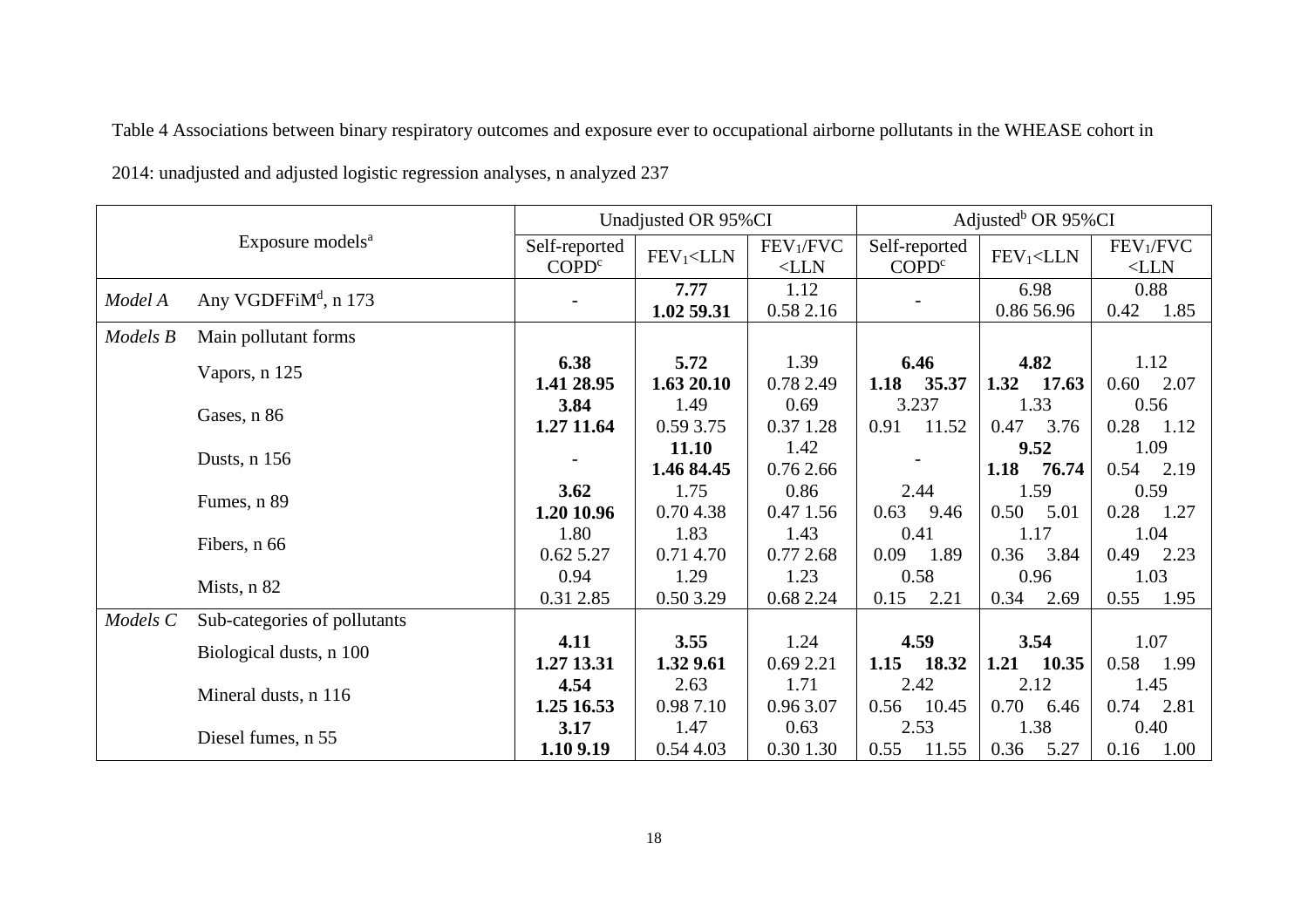<sup>a</sup>Model A explores the binary exposure to any of the six main pollutant forms, models B explore exposure to each main pollutant form, models C explore exposure to each sub-group of pollutant;

<sup>b</sup>Adjusted for: sex, pack-years of smoking and educational attainment;

c No COPD diagnosis among not exposed to any VGDFFiM or Dusts;

d Vapors, gases, dusts, fumes, fibers, mists.

Significant associations (p<0.05) highlighted in bold.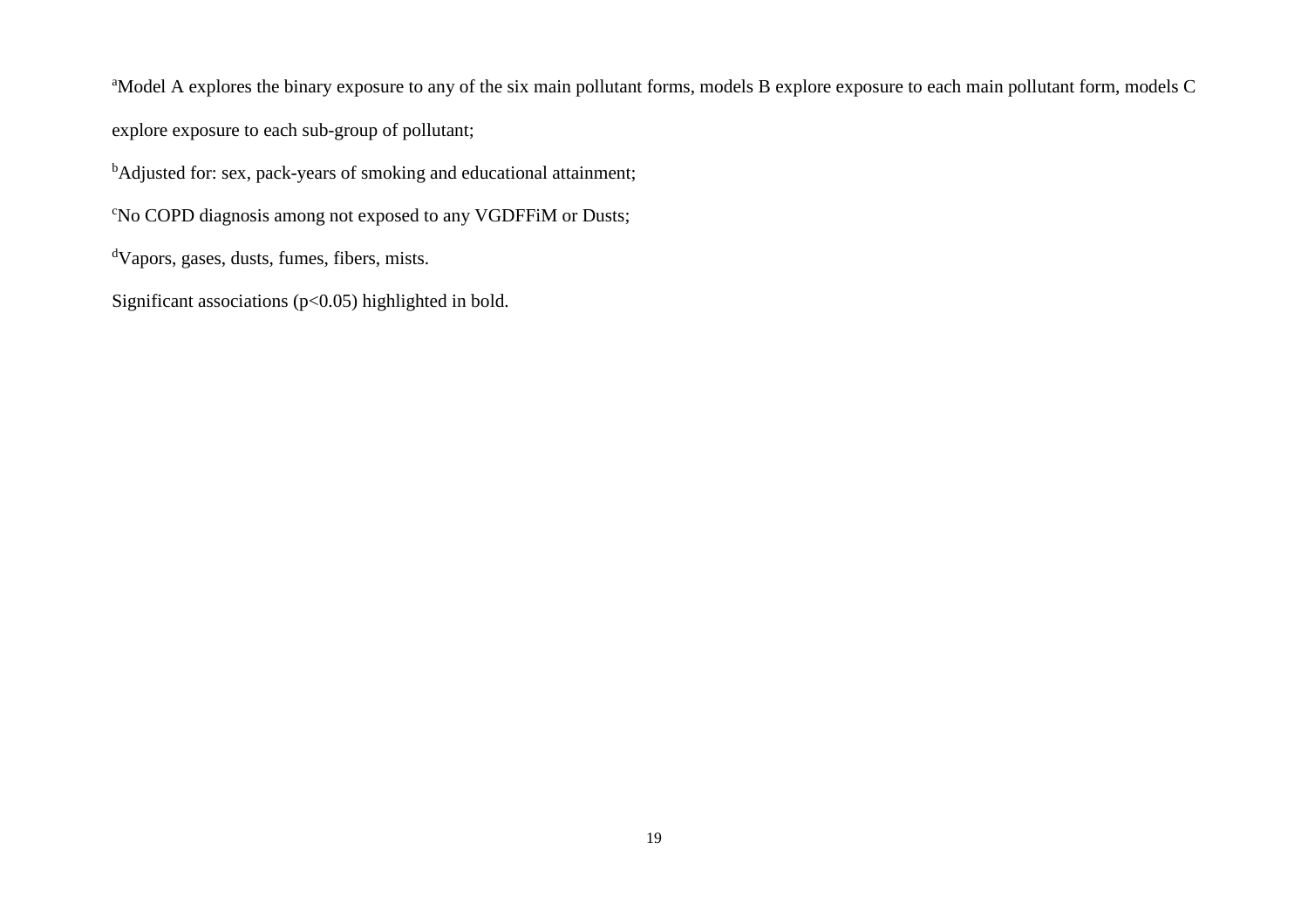Table 5 Associations between continuous respiratory outcomes and exposure ever to the occupational airborne pollutants in the WHEASE cohort

| Exposure models <sup>a</sup> |                                   |                |              | Unadjusted regression coefficient 95%CI | Adjusted <sup>b</sup> regression coefficient 95%CI |                 |                   |  |
|------------------------------|-----------------------------------|----------------|--------------|-----------------------------------------|----------------------------------------------------|-----------------|-------------------|--|
|                              |                                   | $FEV_1$ %      | FVC %        | $FEF_{25-75\%}$ %                       | $FEV_1$ %                                          | FVC %           | $FEF_{25-75\%}$ % |  |
|                              |                                   |                | predicted    | predicted                               | predicted                                          | predicted       | predicted         |  |
| Model A                      |                                   |                | $-1.34$      | $-1.84$                                 | $-1.18$                                            | $-2.17$         | $-0.17$           |  |
|                              | Any, VGDFFiM <sup>c</sup> , n 173 | $-6.85$ 2.54   | $-5.813.13$  | $-11.617.94$                            | $-5.88$ 3.52                                       | $-6.87$ 2.53    | $-10.10$ 9.77     |  |
| Models B                     | Main pollutant forms              |                |              |                                         |                                                    |                 |                   |  |
|                              |                                   | $-5.28$        | $-2.87$      | $-10.78$                                | $-3.27$                                            | $-2.10$         | $-6.88$           |  |
|                              | Vapors, n 125                     | $-9.41 - 1.16$ | $-6.83$ 1.09 | $-19.34 - 2.22$                         | $-7.21$ 0.67                                       | $-6.06$ 1.85    | $-15.19$ 1.43     |  |
|                              | Gases, n 86                       | $-0.84$        | $-0.87$      | $-1.22$                                 | $-0.45$                                            | $-1.63$         | $-0.39$           |  |
|                              |                                   | $-5.183.50$    | $-5.003.26$  | $-10.23$ 7.79                           | $-4.61$ 3.73                                       | $-5.81$ 2.54    | $-9.19$ 8.42      |  |
|                              | Dusts, n 156                      | $-3.84$        | $-1.90$      | $-5.96$                                 | $-2.30$                                            | $-2.31$         | $-3.22$           |  |
|                              |                                   | $-8.21$ 0.53   | $-6.082.29$  | $-15.073.15$                            | $-6.68$ 2.08                                       | $-6.70$ 2.08    | $-12.48$ 6.04     |  |
|                              |                                   | $-2.21$        | $-2.83$      | 1.42                                    | $-2.36$                                            | $-5.89$         | 2.48              |  |
|                              | Fumes, n 89                       | $-6.512.10$    | $-6.92$ 1.26 | $-7.50$ 10.35                           | $-7.07$ 2.35                                       | $-10.55 - 1.22$ | $-7.48$ 12.43     |  |
|                              | Fibers, n 66                      | $-3.64$        | $-1.04$      | $-4.53$                                 | $-2.02$                                            | $-2.01$         | $-1.56$           |  |
|                              |                                   | $-8.280.00$    | $-5.473.39$  | $-14.155.09$                            | $-6.95$ 2.92                                       | $-6.95$ 2.93    | $-11.96$ 8.84     |  |
|                              | Mists, n 82                       | $-0.84$        | $-0.37$      | $-1.27$                                 | 0.98                                               | 0.57            | 2.49              |  |
|                              |                                   | $-5.2333.54$   | $-4.543.81$  | $-10.387.84$                            | $-3.15$ $5.11$                                     | $-3.57$ 4.71    | $-6.24$ 11.23     |  |
| Models <sub>C</sub>          | Sub-categories of pollutants      |                |              |                                         |                                                    |                 |                   |  |
|                              | Biological dusts, n 100           | $-4.75$        | $-2.99$      | $-11.47$                                | $-3.58$                                            | $-2.53$         | $-9.11$           |  |
|                              |                                   | $-8.94 - 0.57$ | $-6.991.02$  | $-20.11 - 2.83$                         | $-7.51$ 0.34                                       | $-6.47$ 1.42    | $-17.38 - 0.84$   |  |
|                              | Mineral dusts, n 116              | $-3.08$        | $-1.42$      | $-2.47$                                 | $-1.87$                                            | $-2.24$         | 0.19              |  |
|                              |                                   | $-7.24$ 1.08   | $-5.392.55$  | $-11.126.19$                            | $-6.13$ 2.40                                       | $-6.514$ 2.026  | $-8.82$ 9.20      |  |
|                              | Diesel fumes, n 55                | $-2.96$        | $-3.39$      | $-0.16$                                 | $-3.97$                                            | $-7.02$         | $-1.00$           |  |
|                              |                                   | $-7.89$ 1.97   | $-8.07$ 1.30 | $-10.39$ 10.07                          | $-9.28$ 1.34                                       | $-12.28 - 1.76$ | $-12.24$ 10.23    |  |

in 2014: unadjusted and adjusted linear regression analyses, n analyzed 237

<sup>a</sup> Model A explores the binary exposure to any of the six main pollutant forms, models B explore exposure to each main pollutant form, models C explore exposure to each sub-group of pollutant;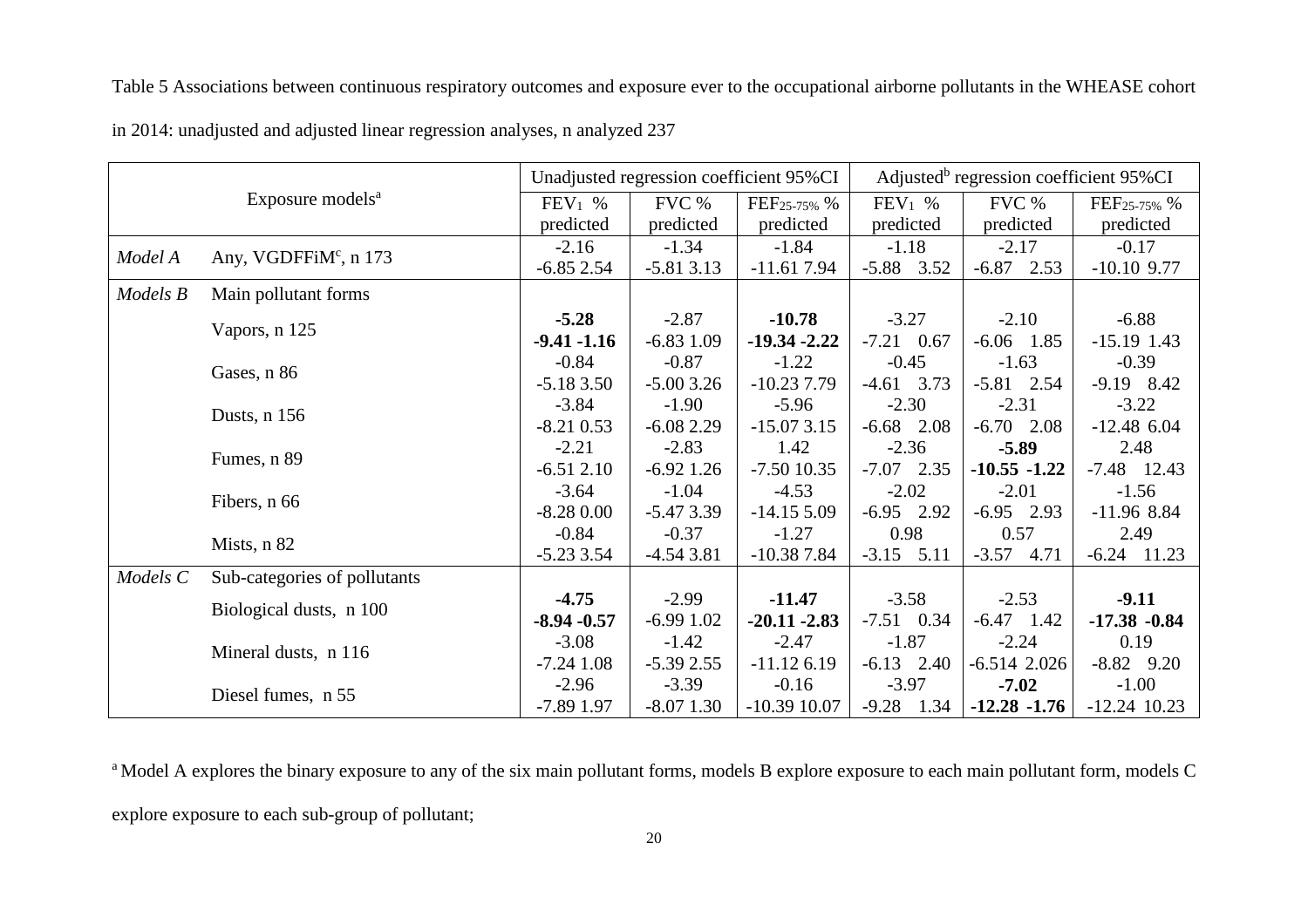<sup>b</sup>Adjusted for: sex, pack-years of smoking and educational attainment;

c Vapors, gases, dusts, fumes, fibers, mists.

Significant associations (p<0.05) highlighted in bold.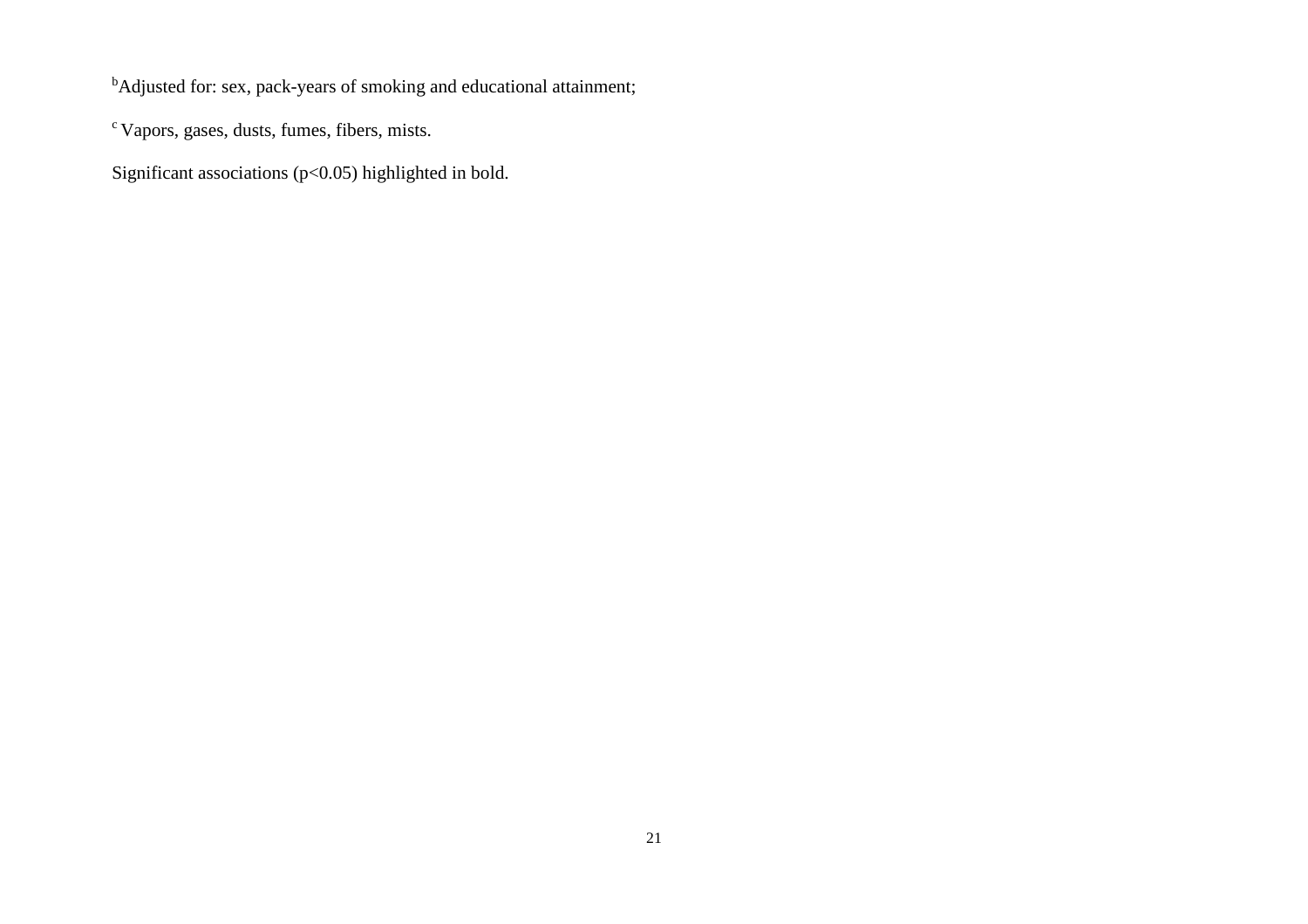Analyses of the relationship between the lung function outcomes and cumulative duration of exposure demonstrated evidence for dose-response associations between exposure to VGDFFiM and  $FEV_1, with 16-times increased likelihood of  $FEV_1 in those with high duration of$$ exposure (Table 6). There was no association between exposure duration and FEV1/FVC<LLN.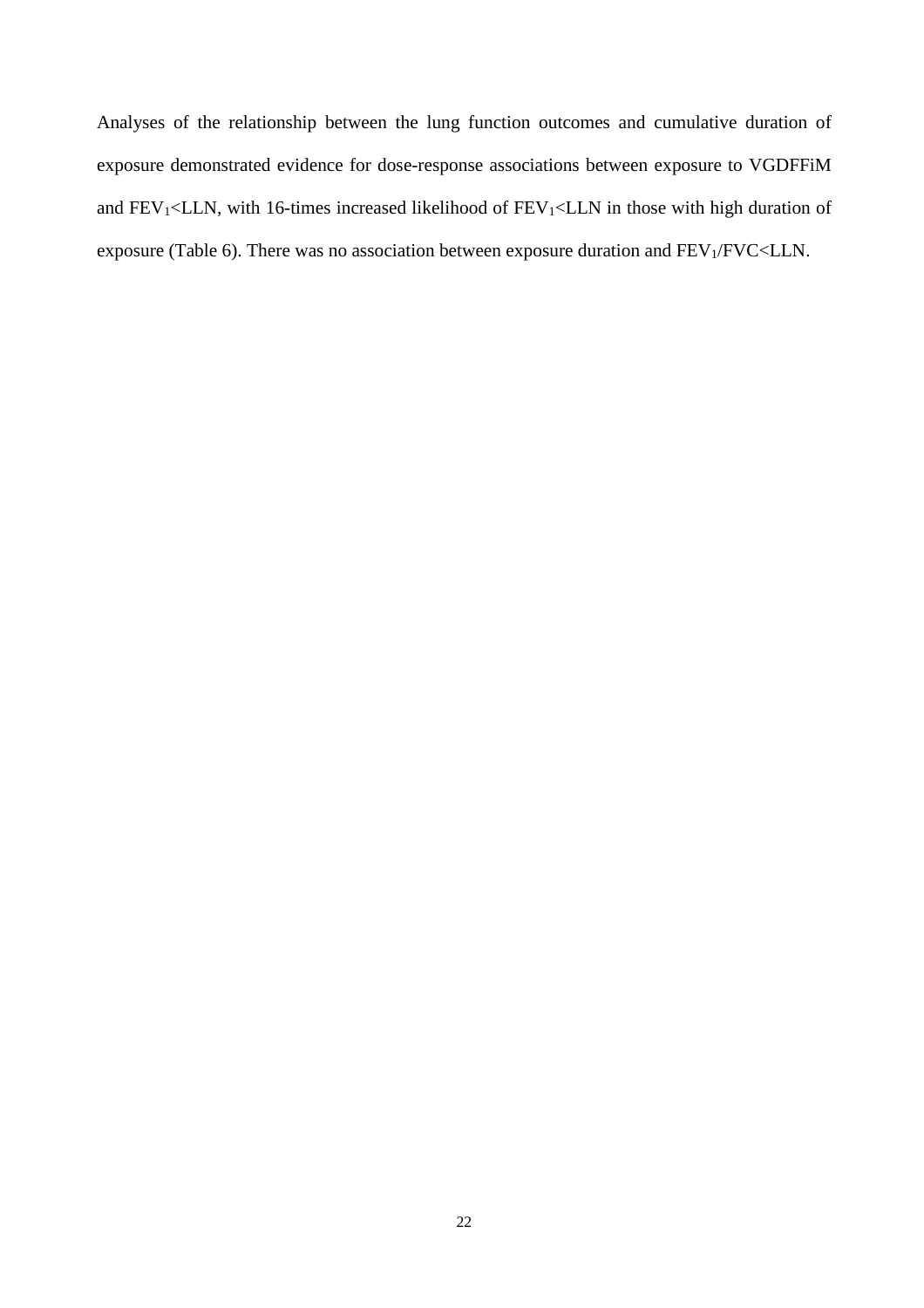Table 6 Associations between lung function outcomes and cumulative duration of exposure to occupational airborne pollutants in the WHEASE

| Exposure                    | Categories               |    |                       |                                                                                                                                                                                                      | N                  |                    |                          | Adjusted <sup>b</sup> OR<br>95%CI |                           | Adjusted <sup>b</sup> B<br>95%CI |                             |         |  |
|-----------------------------|--------------------------|----|-----------------------|------------------------------------------------------------------------------------------------------------------------------------------------------------------------------------------------------|--------------------|--------------------|--------------------------|-----------------------------------|---------------------------|----------------------------------|-----------------------------|---------|--|
|                             | of duration <sup>a</sup> |    |                       | $FEV1<$ LLN<br>FEV1/FVC <lln< td=""><td colspan="2"><math>FEV1</math>% predicted</td><td></td><td colspan="2">FVC % predicted</td><td colspan="2"><math>FEF_{25-75\%}</math> % predicted</td></lln<> |                    | $FEV1$ % predicted |                          |                                   | FVC % predicted           |                                  | $FEF_{25-75\%}$ % predicted |         |  |
| Any<br>VGDFFiM <sup>c</sup> | None                     | 64 |                       |                                                                                                                                                                                                      |                    |                    |                          |                                   |                           |                                  |                             |         |  |
|                             | Short                    | 59 | 4.06<br>0.42, 39.40   | p-trend                                                                                                                                                                                              | 1.01<br>0.44, 2.37 | p-trend            | $-0.68$<br>$-6.08, 4.73$ | p trend                           | $-1.10$<br>$-6.47, 4.27$  | p trend                          | 0.40<br>$-11.01, 11.82$     | p trend |  |
|                             | Med                      | 59 | 5,84<br>0.59, 57.86   | 0.004                                                                                                                                                                                                | 0.58<br>0.22, 1.50 | 0.915              | $-2.46$<br>$-8.10, 3.18$ | 0.828                             | $-5.07$<br>$-10.67, 0.54$ | 0.236                            | $-0.30$<br>$-12.20, 11.61$  | 0.997   |  |
|                             | Long                     | 55 | 15.79<br>1.72, 144.53 |                                                                                                                                                                                                      | 1.10<br>0.44, 2.76 |                    | $-0.42$<br>$-6.29, 5.46$ |                                   | $-0.31$<br>$-6.15, 5.54$  |                                  | $-0.95$<br>$-13.41, 11.52$  |         |  |

cohort in 2014; adjusted logistic and linear regression analyses, n analyzed 237

<sup>a</sup> The categories were generated using tertiles of cumulative lifetime duration of exposure in years to any of the six main pollutant forms

<sup>b</sup>Adjusted for: sex, pack-years of smoking and educational attainment.

c Vapors, gases, dusts, fumes, fibers, mists

Significant associations  $(p<0.05)$  highlighted in bold.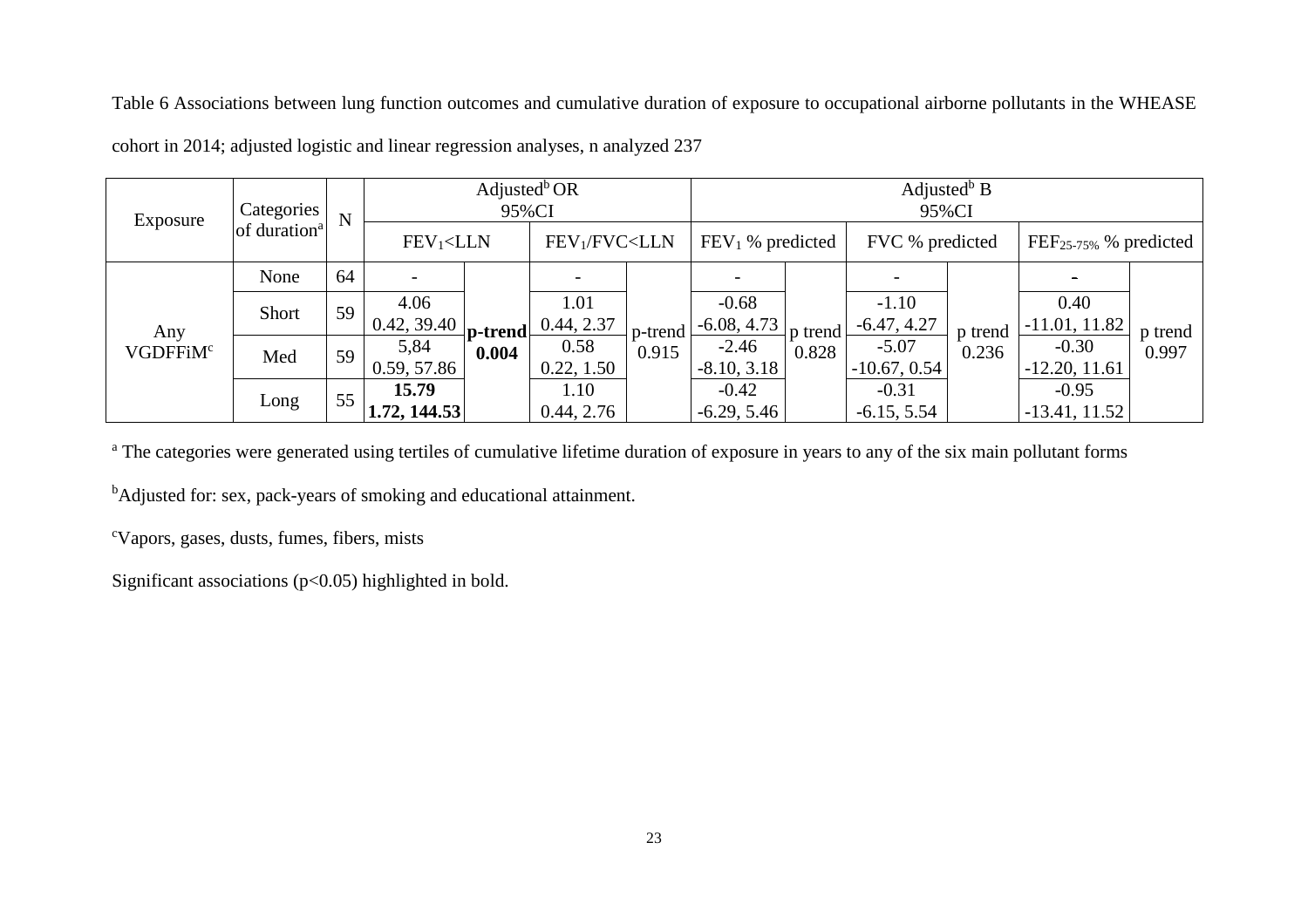# *3.3. Longitudinal analysis of lung function outcomes between 1989 and 2014 in relation to occupational exposure to airborne chemical pollutants*

Spirometry data were collected in the WHEASE cohort in 1989, 1995, 2001 and 2014. For longitudinal analysis of lung function between 1989 and 2014 spirometry records were available on 191 subjects at three time points and on 45 subjects at two time points, with a total number of 663 records for the 237 subjects without childhood wheezing illness. The results of linear mixed effects modelling to assess the overall effect of lifetime binary (yes/no) exposure to airborne pollutants on FEV<sub>1</sub>, FVC and FEF<sub>25-75%</sub> between 1989 and 2014 are presented in Table 7. When compared to those not exposed, participants exposed to biological dusts or vapors had significantly reduced  $FEV_1$  and  $FEF_{25-75\%}$  % predicted, while those exposed to diesel fumes had reduced  $FEV_1$  and  $FVC$ % predicted. Repeating models to assess exposures in the longest held and current/last held jobs demonstrated similar but less marked results (Supplemental Material, Tables E4 and E5). Exposure to any VGDFFiM was not related to lung function parameters in longitudinal analyses.

Consistent significant associations between exposures and outcomes in Table 7 were further analyzed in linear mixed effects models to assess the effect of lifetime cumulative duration of exposure. Table 8 presents results of these analyses. It shows evidence for significant trends across a range of exposures and outcomes, particularly consistent for vapors, cumulative duration of exposure to which was related to reduced estimates of differences in  $FEV_1$ ,  $FVC$ , and  $FEF_{25-75\%}$  % predicted.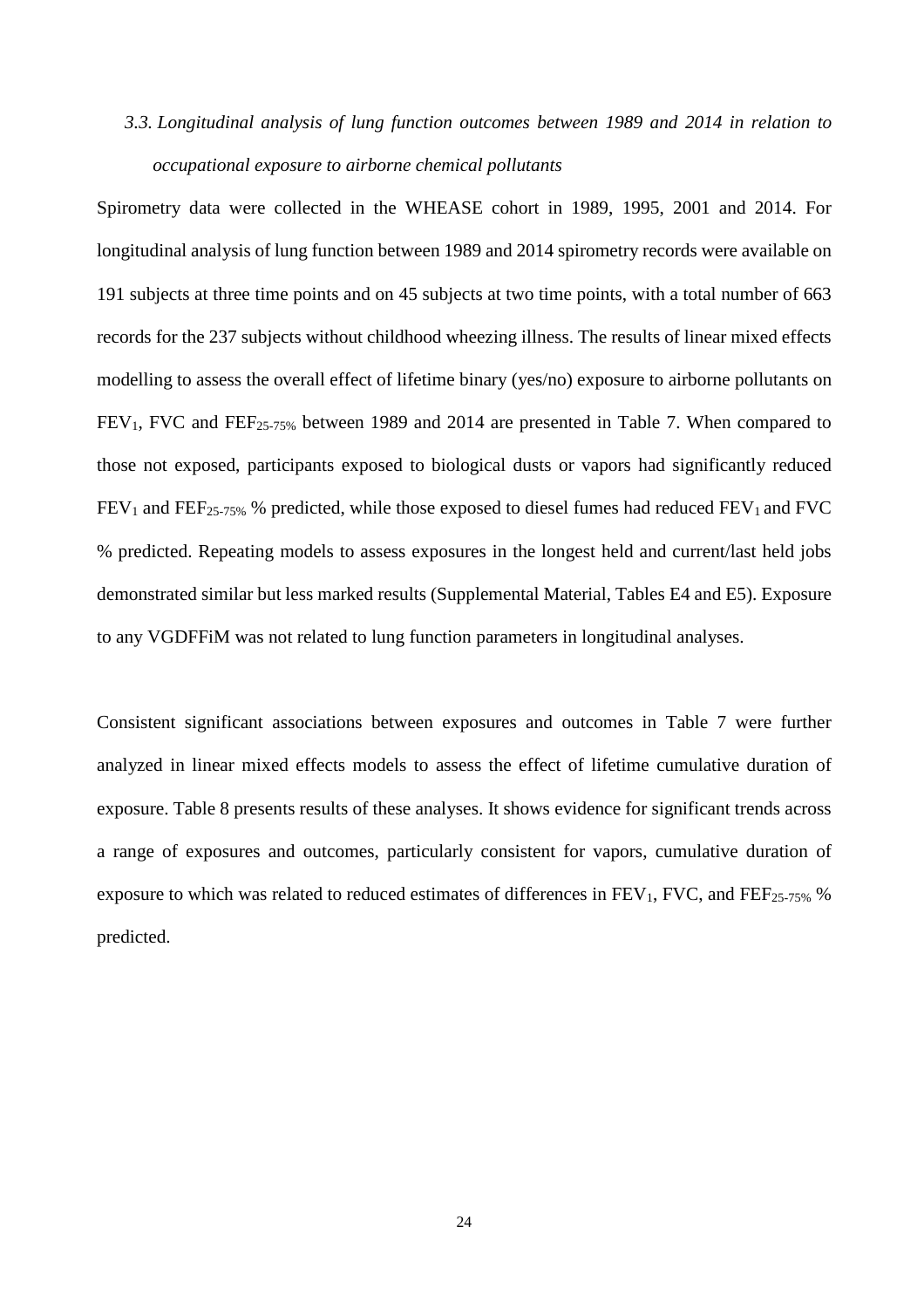Table 7. Adjusted linear mixed effects modelling applied to all lung function data collected between 1989 and 2014 in the WHEASE cohort, estimates of differences in  $FEV_1$ , FVC, and  $FEF_{25-75\%}$  % predicted between ever exposed and not exposed to occupational airborne pollutants (n=237, records analyzed n=663)

|                |                              | Adjusted <sup>b</sup> estimates, 95%CI |                |                                             |  |  |
|----------------|------------------------------|----------------------------------------|----------------|---------------------------------------------|--|--|
|                | Exposure models <sup>a</sup> | $FEV_1$ % predicted                    |                | FVC % predicted $FEF_{25-75\%}$ % predicted |  |  |
| Model A        | Any, VGDFFiM <sup>c</sup>    | $-1.26$                                | $-1.90$        | $-1.54$                                     |  |  |
|                |                              | $-4.35, 1.82$                          | $-4.93, 1.13$  | $-7.92, 4.84$                               |  |  |
|                |                              | $-3.30$                                | $-1.88$        | $-7.65$                                     |  |  |
|                | Vapors                       | $-5.94, -0.66$                         | $-4.49, 0.73$  | $-13.1, -2.20$                              |  |  |
|                |                              | $-0.51$                                | $-1.22$        | $-2.06$                                     |  |  |
|                | Gases                        | $-3.33, 2.31$                          | $-3.99, 1.55$  | $-7.88, 3.76$                               |  |  |
|                | <b>Dusts</b>                 | $-2.24$                                | $-1.74$        | $-4.01$                                     |  |  |
| Models B       |                              | $-5.12, 0.65$                          | $-4.58, 1.10$  | $-9.97, 1.95$                               |  |  |
| Main pollutant | Fumes                        | $-1.29$                                | $-4.43$        | 2.39                                        |  |  |
| forms          |                              | $-4.38, 1.80$                          | $-7.46, -1.41$ | $-3.99, 8.79$                               |  |  |
|                | Fibers                       | $-1.31$                                | $-0.50$        | $-2.38$                                     |  |  |
|                |                              | $-4.58, 1.96$                          | $-3.72, 2.72$  | $-9.13, 4.37$                               |  |  |
|                | <b>Mists</b>                 | 0.94                                   | 0.77           | 1.92                                        |  |  |
|                |                              | $-1.87, 3.75$                          | $-1.99, 3.53$  | $-3.89, 7.73$                               |  |  |
|                |                              | $-3.24$                                | $-1.15$        | $-10.9$                                     |  |  |
|                | <b>Biological dusts</b>      | $-5.92, -0.55$                         | $-3.80, 1.51$  | $-16.4, -5.43$                              |  |  |
| Models C       |                              | $-2.24$                                | $-1.92$        | $-1.19$                                     |  |  |
| Sub-categories | Mineral dusts                | $-5.04, 0.57$                          | $-4.69, 0.85$  | $-7.01, 4.63$                               |  |  |
| of pollutants  |                              | $-4.08$                                | $-5.96$        | $-4.25$                                     |  |  |
|                | Diesel fumes                 | $-7.60, -0.56$                         | $-9.41, -2.51$ | $-11.6, 3.05$                               |  |  |

<sup>a</sup>Model A explores the binary exposure to any of the six main pollutant forms, models B explore exposure to each main pollutant form, models C explore exposure to each sub-group of pollutant.

<sup>b</sup>Adjusted for sex, age in 1989, pack-years of smoking, and educational attainment;

c Vapors, gases, dusts, fumes, fibers, mists.

Significant associations  $(p<0.05)$  highlighted in bold.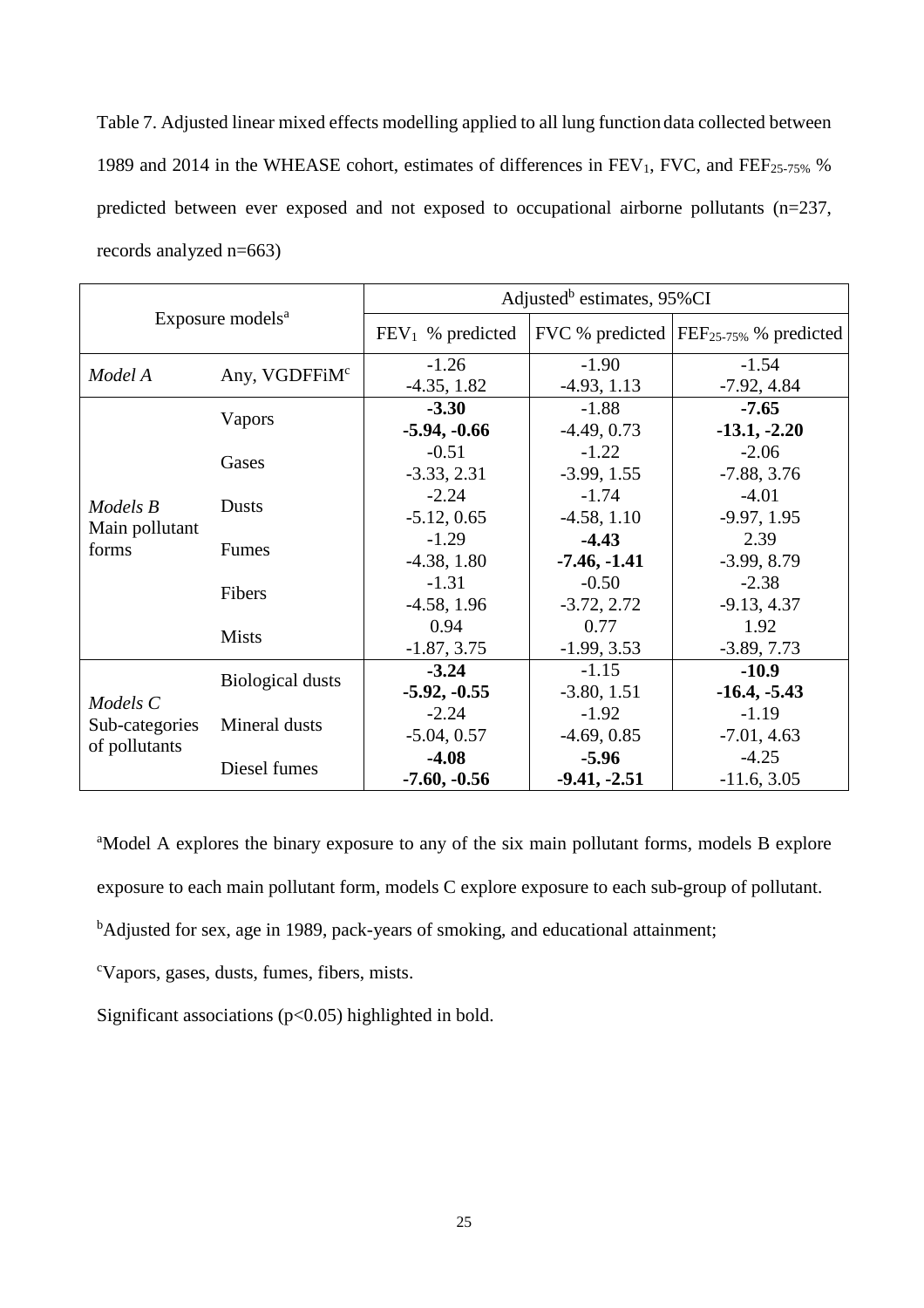Table 8 Adjusted linear mixed effects modelling applied to all lung function data collected between 1989 and 2014 in the WHEASE cohort; estimates of differences in  $FEV_1$ , FVC, and  $FEF_{25-75\%}$  % predicted between categories of cumulative duration of exposure to occupational airborne pollutants  $(n = 237,$  records analyzed n=663)

| Exposure                   | Categories                  | Adjusted <sup>b</sup> estimates OR 95%CI |                    |                           |                  |                             |                    |  |
|----------------------------|-----------------------------|------------------------------------------|--------------------|---------------------------|------------------|-----------------------------|--------------------|--|
| to                         | of<br>duration <sup>a</sup> | $FEV1$ % predicted                       |                    | FVC % predicted           |                  | $FEF_{25-75\%}$ % predicted |                    |  |
|                            | None                        |                                          |                    |                           |                  |                             |                    |  |
|                            | Short                       | $-4.79$<br>$-8.15, -1.44$                | p-trend            | $-6.28$<br>$-9.60, -2.97$ | p-trend          | $-3.61$<br>$-10.6, 3.34$    | p-trend<br>0.010   |  |
| Vapors                     | Med                         | $-3.89$<br>$-7.10, -0.68$                | 0.013              | 0.11<br>$-3.05, 3.28$     | 0.002            | $-10.1$<br>$-16.7, -3.46$   |                    |  |
|                            | Long                        | $-1.23$<br>$-4.45, 1.99$                 |                    | $-0.10$<br>$-3.28, 3.07$  |                  | $-7.98$<br>$-14.7, -1.26$   |                    |  |
|                            | None                        |                                          |                    |                           |                  |                             |                    |  |
|                            | Short                       | $-1.71$<br>$-5.26, 1.84$                 |                    | $-1.68$<br>$-8.25, 188$   | p-trend<br>0.664 | $-8.98$<br>$-16.4, -1.61$   | p-trend<br>< 0.001 |  |
| <b>Biological</b><br>dusts | Med                         | $-7.42$<br>$-10.8, -4.04$                | p-trend<br>< 0.001 | $-1.39$<br>$-4.78, 2.00$  |                  | $-19.5$<br>$-26.4, -12.6$   |                    |  |
|                            | Long                        | $-0.41$<br>$-3.83, 3.01$                 |                    | $-1.42$<br>$-4.85, 2.01$  |                  | $-2.24$<br>$-9.25, 4.77$    |                    |  |
|                            | None                        |                                          |                    |                           |                  |                             |                    |  |
| Diesel                     | Short                       | $-1.94$<br>$-7.01.3.13$                  | p-trend            | $-2.68$<br>$-7.66, 2.31$  | p-trend          | $-5.65$<br>$-16.2, 4.92$    |                    |  |
| fumes                      | Med                         | $-3.67$<br>$-7.95, -0.61$                | 0.026              | $-6.41$<br>$-10.6, -2.20$ | < 0.001          | $-2.15$<br>$-11.1, 6.77$    | p-trend<br>0.645   |  |
|                            | Long                        | $-7.16$<br>$-12.1, -2.24$                |                    | $-9.50$<br>$-14.3, -4.66$ |                  | $-4.58$<br>$-04.8, 5.67$    |                    |  |

<sup>a</sup> Categories were generated using tertiles of cumulative lifetime duration of exposure in years

<sup>b</sup>Adjusted for: sex, age in 1989, pack years of smoking, and educational attainment.

Significant associations (p<0.05) highlighted in bold.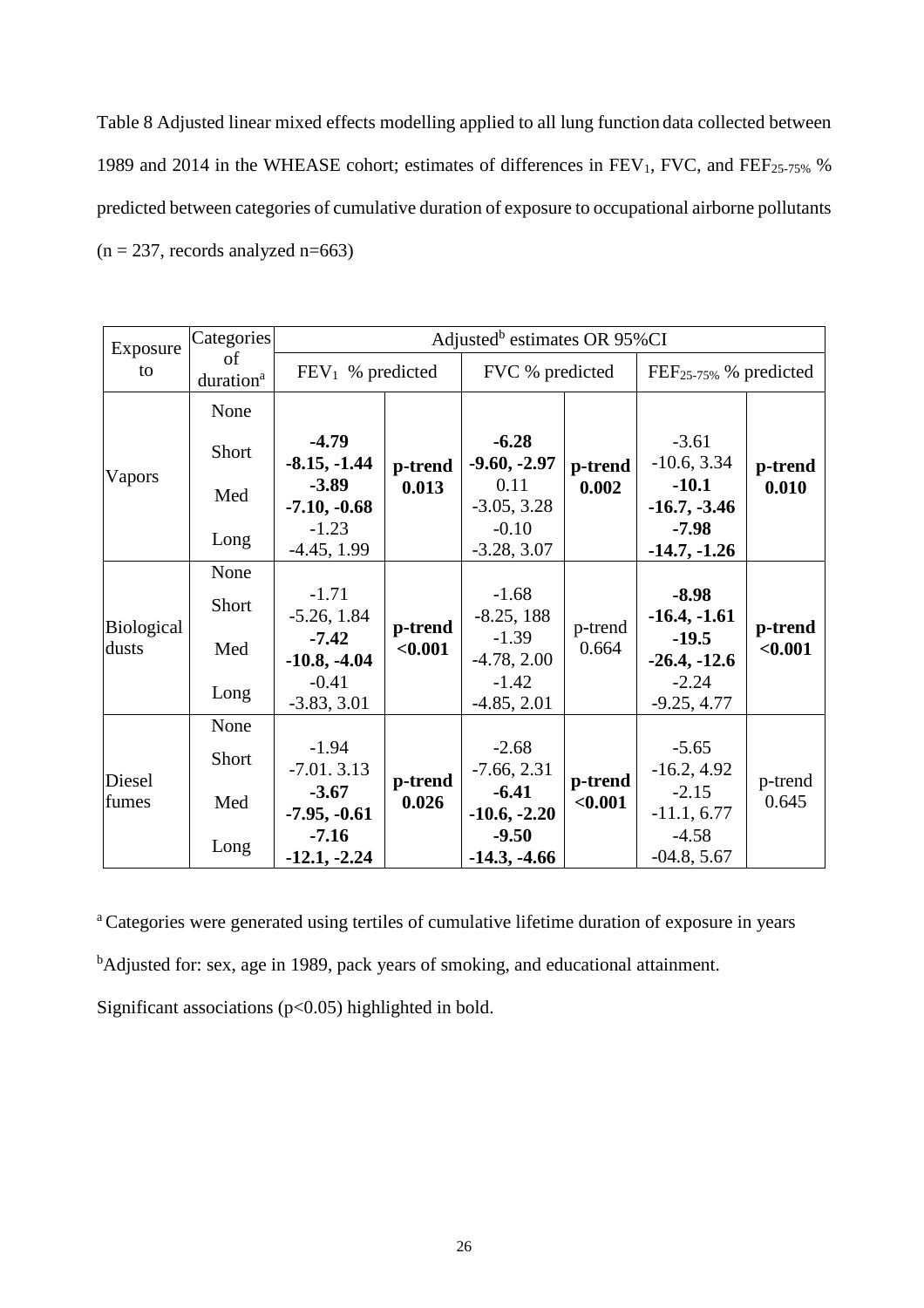### **4. Discussion**

This is the first community-based study to examine the association of lifetime occupational exposure to total and specific forms of airborne pollutants with lung function and self-reported COPD in older adults who had had no preceding childhood wheezing illness. Lifetime occupational exposure to biological dusts or vapors was independently associated with self-reported COPD and reduced lung function at age 58-64 years, and was also linked to overall impaired lung function observed between ages 35 and 64 years. In addition, significant trends were demonstrated between lung function and the duration of exposure to any of the six airborne pollutant forms (VGDFFiM) in the cross-sectional analyses and between lung function and the duration of exposure to biological dusts and vapors in the longitudinal analyses. The study found no link between any respiratory outcomes and exposure to gases, fibers, mists or mineral dusts while associations between reduced FEV<sub>1</sub> or FVC % predicted and exposure to diesel fumes were demonstrated only in longitudinal analyses. There is a substantial body of evidence from occupational-based studies linking COPD and obstructive lung function impairment with exposure to specific dust type [3]. Population-based evidence is, however, less certain. Most population studies investigate the role of total occupational dust exposure [23]. Some, similar to the current study, report associations with exposure to biological but not mineral dusts [24], while others demonstrate associations with organic (biological) but not mineral [25], with both [5;26] or did not find associations with either [4] types of dust. In contrast, evidence for the association between the exposure to biological dusts and an increased prevalence of chronic bronchitis and respiratory symptoms is more consistent and has been increasingly recognized [24]. The prevalence of exposure to biological or mineral dusts in the current study was generally in agreement with findings of other population-based studies [4;24].

Although the current study found the association between exposure to biological dusts and selfreported COPD, in agreement with some [4] but not other reports [5] the association with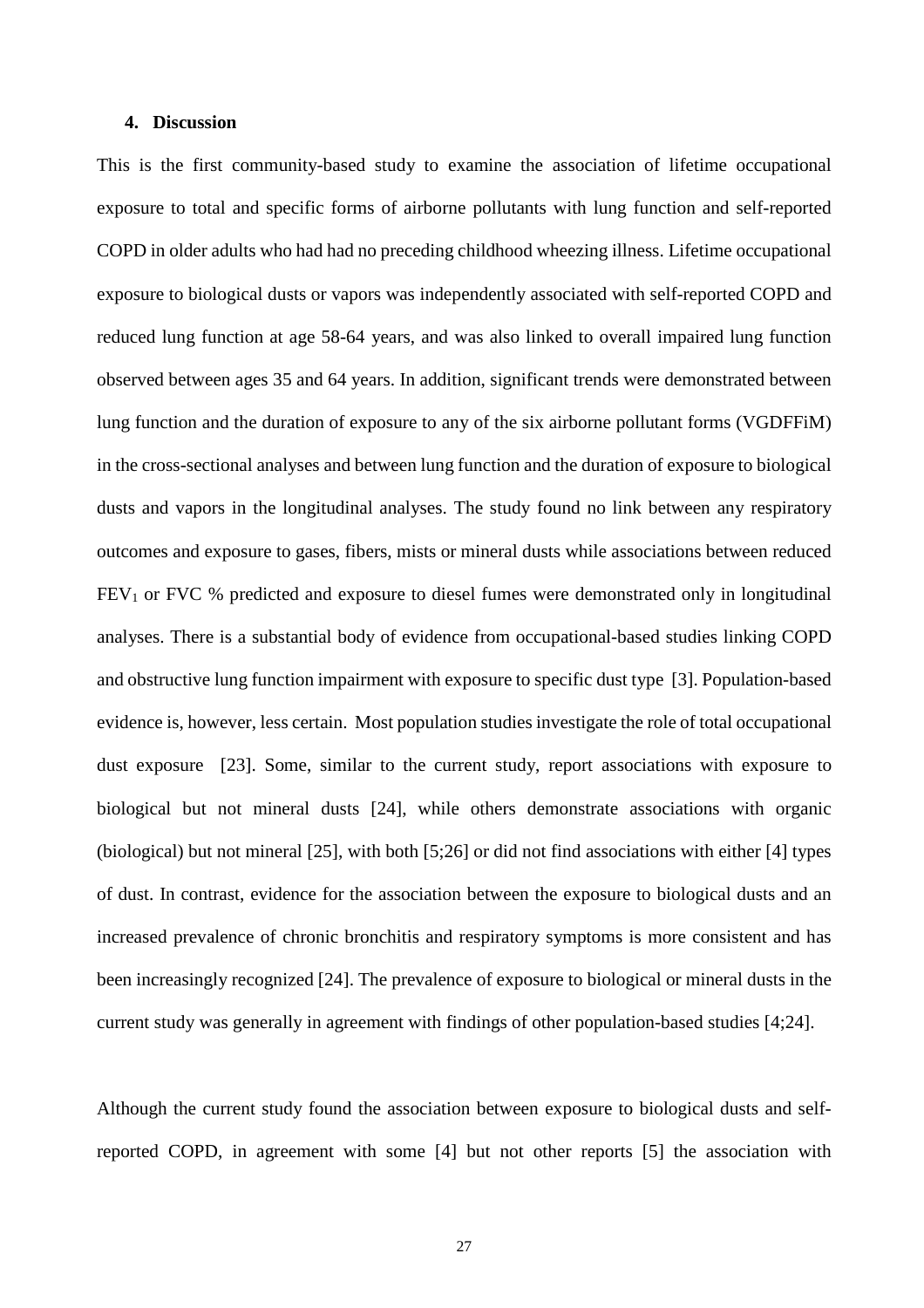spirometric COPD (FEV $_1$ /FVC<LLN) was not significant (p=0.099) despite the similar trend. Although the association between biological dusts and self-reported COPD is consistent with our findings of associations with reduced  $FEV_1$  and reduced  $FEF_{25-75}$  and no association with FVC, the lack of association with spirometric evidence of COPD (FEV<sub>1</sub>/FVC<LLN) may be a consequence of National COPD Guidelines that advise clinicians to diagnose COPD based on FEV1/FVC<0.7 rather than  $FEV<sub>1</sub>/FVC<sub>1</sub>/FVC<sub>2</sub>/N$ . Others have also reported an association between exposure to biological dusts and severe COPD ( $FEV<sub>1</sub><30%$ ) and COPD with dyspnea/sputum, but not with mild or moderate airflow obstruction [24].

Biological dusts are mixtures of agents of biological origin including grains, flours, woods, dander, endotoxin and other parts and metabolites from plants, animals, insects, bacteria, and fungi. These are found in many workplaces, e.g. handling/processing food, cotton, animals, manufacturing and construction [27]. In the WHEASE cohort subjects exposed to biological dusts in the longest job held were more commonly engaged in occupational groups such as skilled trades occupations (e.g. in agriculture, textiles, construction) and personal service occupations (e.g. in health and social care services). The ACEJEM used in this study defines biological dusts as those, which originate from plant and wood sources (flour dusts, wood and cotton) as well as micro-organisms i.e. it includes both biological and organic dusts. These agents have potential to elicit inflammatory responses that may lead to the development of COPD [28].

Similar associations between exposure to biological dusts and  $FEV_1$  and  $FEF_{25-75\%}$  were found in the longitudinal analyses of all data collected between 1989 and 2014. The longitudinal analyses also demonstrated associations between exposure to vapors and  $FEV_1$ ,  $FVC$ , and  $FEF_{25-75\%}$  and exposure to diesel fumes and FEV<sub>1</sub> and FVC. Although an association between exposures to vapors and  $FEV<sub>1</sub><$   $\leq$  LLN was evident on cross-sectional analysis there were no associations with diesel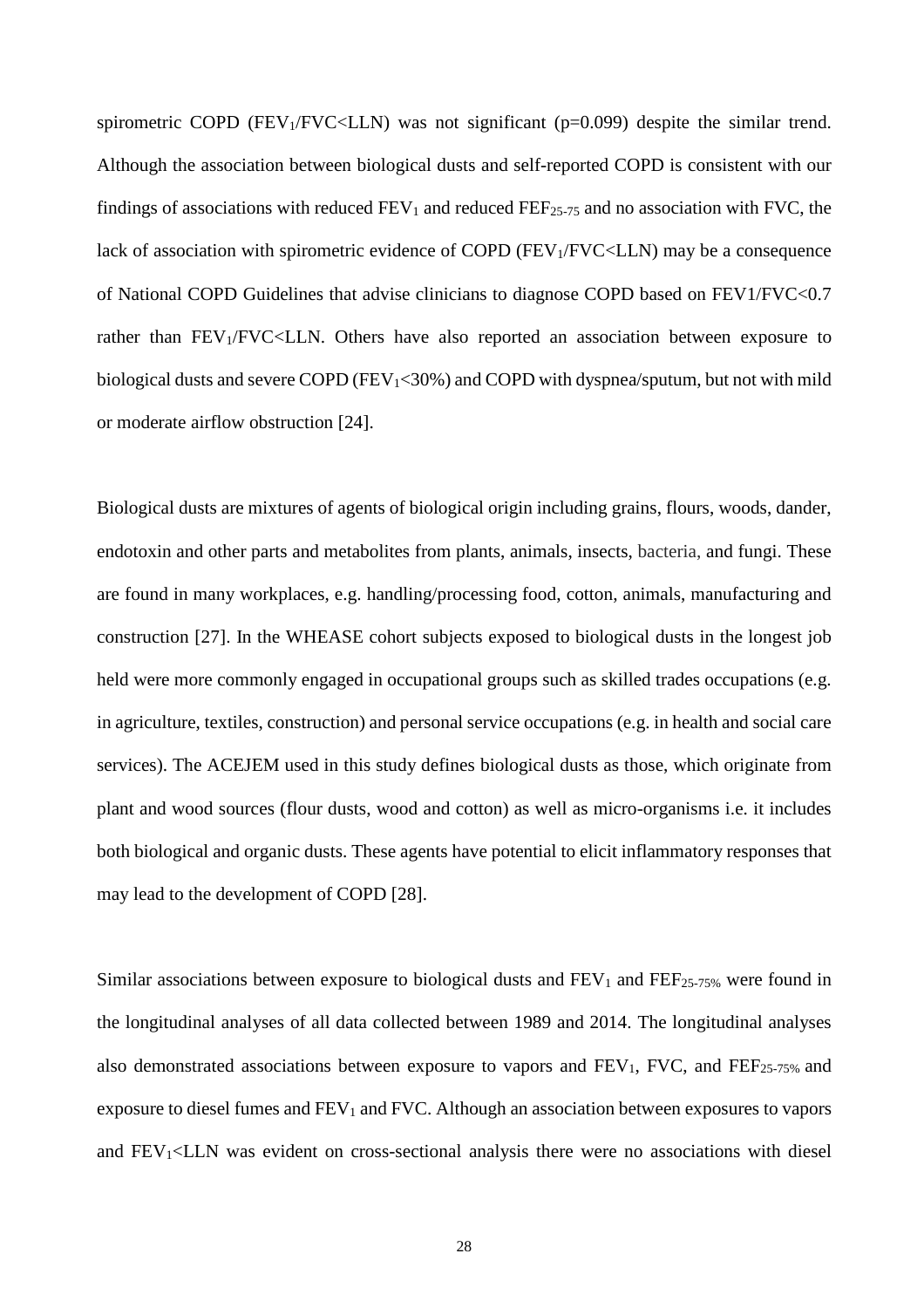exposure in the cross-sectional analysis. Whilst the longitudinal analyses for biological dusts and vapors are consistent with the cross-sectional analyses, the associations with diesel fumes demonstrated on longitudinal but not cross-sectional analyses may be a consequence of the relatively small sample size of the 2014 follow-up, while the longitudinal analysis included 663 records of data spanning between 1989 and 2014.

In occupational settings vapors usually arise from substances and compounds which contain volatile liquids including solvents, paints, glues, adhesives, and polishes [21]. In the WHEASE cohort the most common occupations with exposure to vapors were cleaners and managers working in production including factory managers. Subjects exposed to any fumes were more likely to work as production managers (including factory managers) and machine and mechanical fitters, while those exposed to diesel fumes worked as van drivers or factory laborers. Most individuals, however, were exposed to more than one occupational pollutant, e.g. carpenters were exposed to vapors from paints and glues as well as wood dusts. The mechanism of action is dependent on the specific substance (toxicity), pattern of exposure and co-exposures.

Physician diagnosed and self-reported asthma is a strong risk factor for COPD [29;30] and in this study 10.4% of the participants reported a diagnosis of asthma, 1.7% a diagnosis of COPD, and 4.3% reported diagnoses of asthma and COPD. Although after adjustment for self-reported asthma there were no associations between occupational exposures and the small numbers of self-reported COPD, occupational exposure to vapors and biological dusts was still adversely associated with FEV1 <LLN. Although numbers are small this suggests that whilst most of the associations reported between occupational exposures and COPD may perhaps be the long-term consequence of asthma, exposure to vapors and biological dusts have adverse effects on  $FEV<sub>1</sub>$  independent of any effect of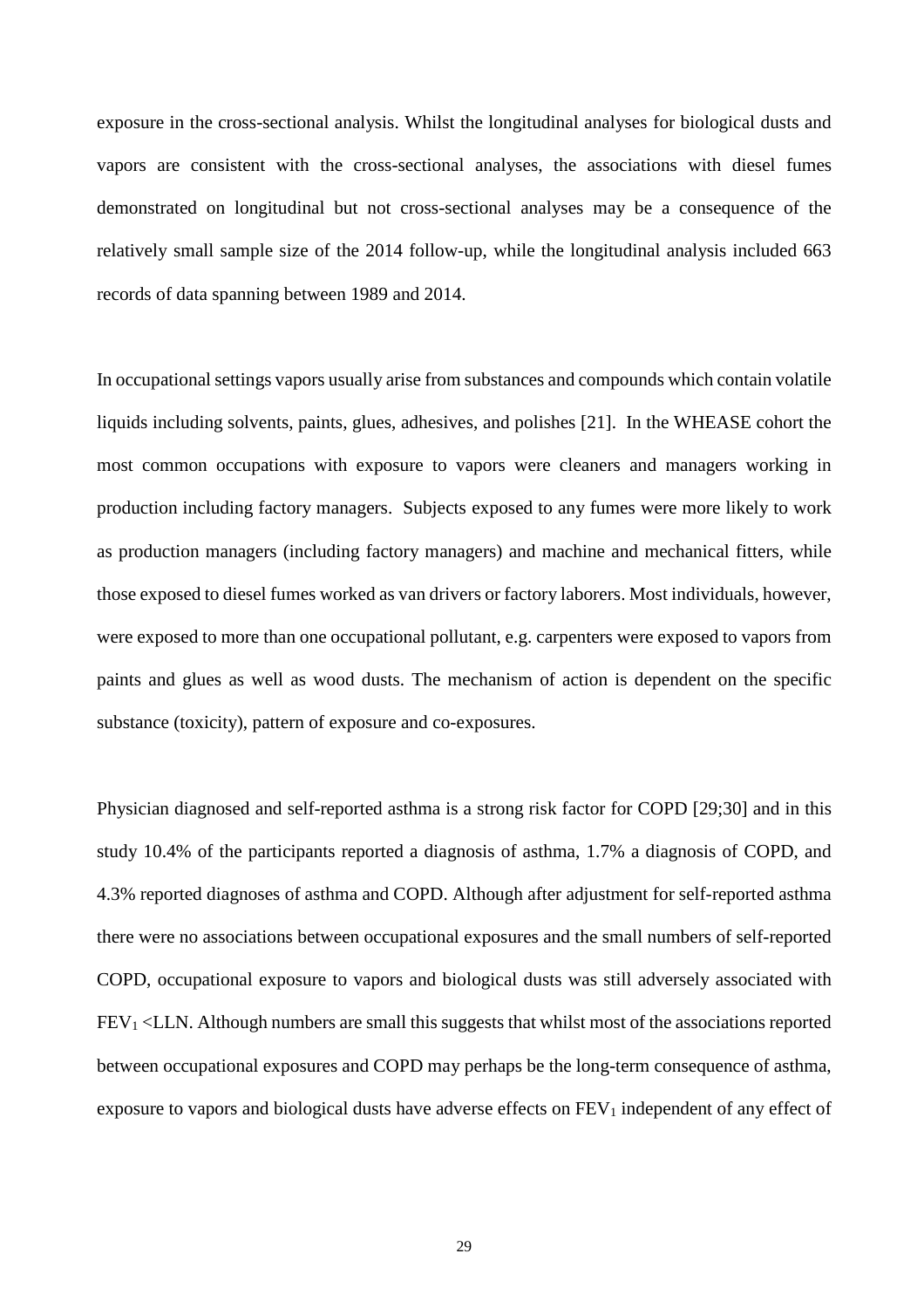asthma. A much larger study is required to determine whether any association between occupational exposures and COPD is independent of asthma.

In disagreement with other studies that used a JEM for exposure assessment [5], the current study did not find an association between spirometric COPD and occupational exposure to any of the main pollutant forms. The current study, however, similar to previous reports [31], found a marked dose-response relationship between reduced  $FEV<sub>1</sub>$  and the cumulative duration of exposure to the major pollutant forms (VGDFFiM). A link between  $FEV<sub>1</sub>$  and exposure to any VGDFFiM was consistently demonstrated for both the longest and current jobs. No relationship was found between duration of exposure to specific groups of airborne pollutants and outcomes in cross-sectional analyses of lung function data collected in 2014, which is in agreement with some [24] but not other studies that reported, for example, an increased risk of COPD [32] and reduced  $FEV<sub>1</sub>$  [31] with increased exposure to biological dusts. However, using all lung function data collected between 1989 and 2014 demonstrated significant trends across duration of exposure to vapors, biological dusts, and diesel fumes.

The major strength of the study was the ability to examine the impact of occupational exposure over a working lifetime on adult airway disease in individuals who did not have childhood wheezing illness. Childhood wheezing illness is an increasingly recognized risk factor for adult COPD [10] and therefore children with wheezing illness were excluded. It is, however, possible that parents would not have recalled or forgotten to report mild/transient wheeze in their children, and these children would then have been wrongly classified and included in this study. In this WHEASE cohort, however, those with no reported childhood wheeze had significantly less risk of developing COPD defined as post-bronchodilator FEV<sub>1</sub>/FVC<LLN compared to those with childhood asthma or "wheezy bronchitis"/virus-associated wheeze [10].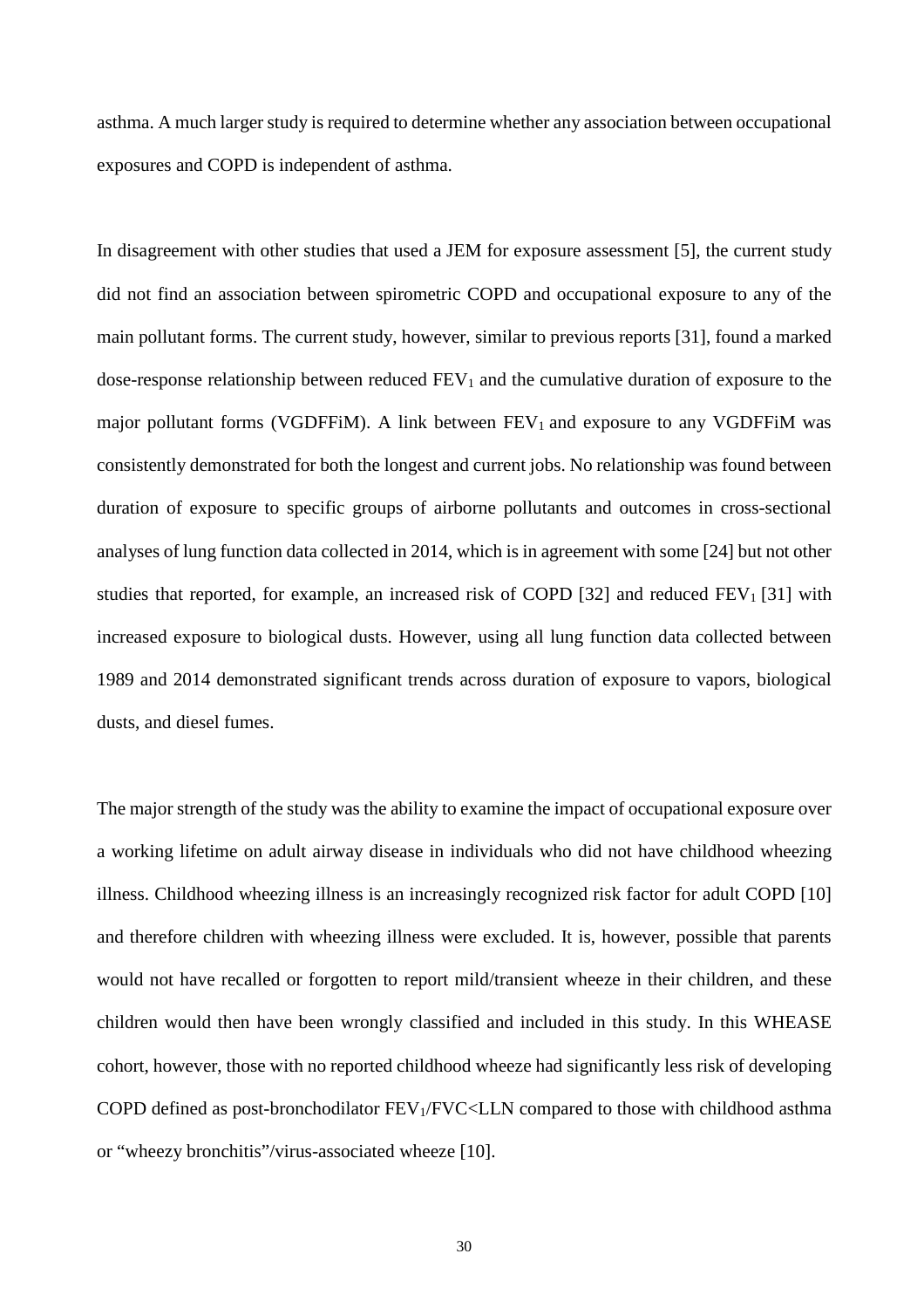Examining the relation between exposures and outcomes in a population-based study reduced the risk of healthy-worker and responder biases. Detailed lifetime occupational histories were, however, collected retrospectively, and as a result some earlier short-term jobs may not have been recalled, although these are unlikely to be important unless they included extremely toxic exposures. Prospective respiratory data analysis and length of follow-up (50-years) are other strengths, as well as objective measurement of lung function in addition to self–reported COPD. Another strength was using the ACEJEM, which is the UK occupation based JEM, covering the complete range of airborne occupational pollutants, that assigns exposure to SOC 2000 codes. It is also one of few JEMs for which detailed methodology for assigning exposures has been published [21]. ACEJEM, however, provides general population exposure estimates, which are based on consensus amongst occupational experts with exposure assigned following a set of guidelines and not based on quantified personal exposure measurement. To our knowledge there are currently no UK general population JEMs that are validated for estimating exposure levels to different occupational airborne pollutant forms. Given the relatively small sample size the intensity and probability of exposure could not be considered and only the binary component of ACEJEM was used in the present study analyses. The inaccuracy of exposure assessment and insufficient precision of its estimation by population-specific JEM in small-size studies [24;33] is, however, a possible limitation.

The high prevalence of smoking in the cohort population might have introduced the risk of bias due to residual confounding affecting the observed association with occupational exposures of interest, however, using quantified estimates of lifetime exposure to cigarette smoking minimized this bias.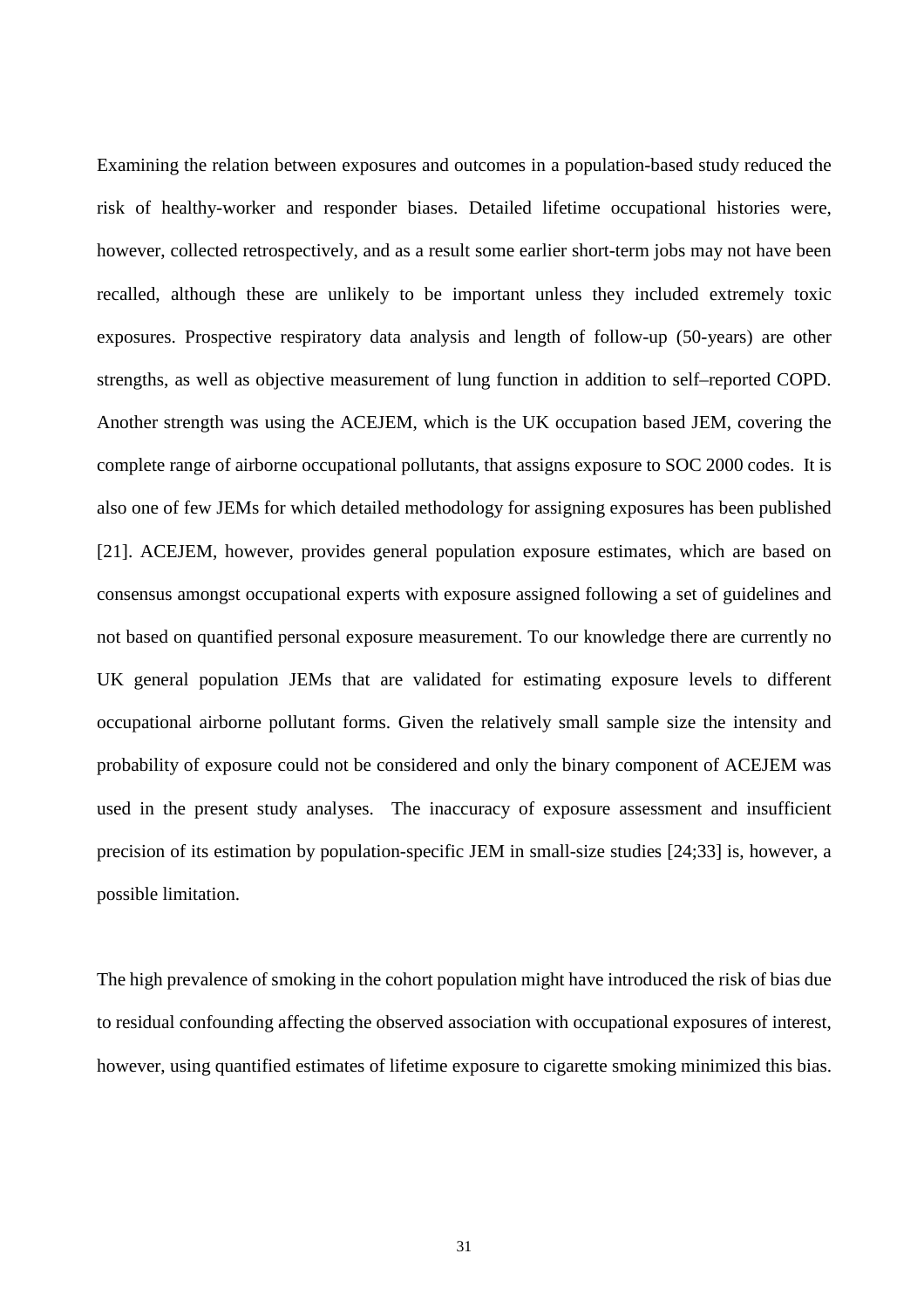The main limitation of this study was the relatively small numbers of participants who were exposed to airborne pollutants, resulting in insufficient statistical power to explore associations between exposures and outcomes. This could have reduced the chance of detecting an effect, e.g. on spirometric airflow obstruction or the relationship between self-reported COPD and VGDFFiM. Exposures associated with heavy industry may have also been under-represented, as they were limited to those experienced while working in semi-rural North East of Scotland. Estimates of exposure were limited to the broad pollutant forms rather than specific substances. Changes in workplace environment/exposures since 1964, using control measures at work or personal compliance with safety regulations also may have influenced the findings. It is also important to note that most WHEASE study participants were exposed to different airborne pollutants in combination or consequentially within the same job or during their working lives. Multiple exposures to different pollutants present a challenge to the evaluation of the association between outcomes and a single pollutant type. A further limitation was that the cohort was not designed to prospectively investigate the association between occupational exposures and respiratory health and a "non-systematic" approach in selection and follow up could have introduced a selection bias and affected the representativeness of the sample. We cannot rule out the possibility of a response bias favoring participation by concerned individuals with minor symptoms of airflow obstruction and health worries. This may explain the slight reduction in  $FEV<sub>1</sub>$  (97% predicted) and increased FVC (109% predicted) observed in the study participants. The analysis exploring socio-demographic characteristics of the cohort in 1989, 1994, 2001 and 2014, however, found no difference in sex and smoking history, although there was a higher prevalence of more affluent participants in 2014. Although multiple tests were performed in the current study, to minimize the possibility of false conclusions about causal associations, only consistent associations were considered and examined further.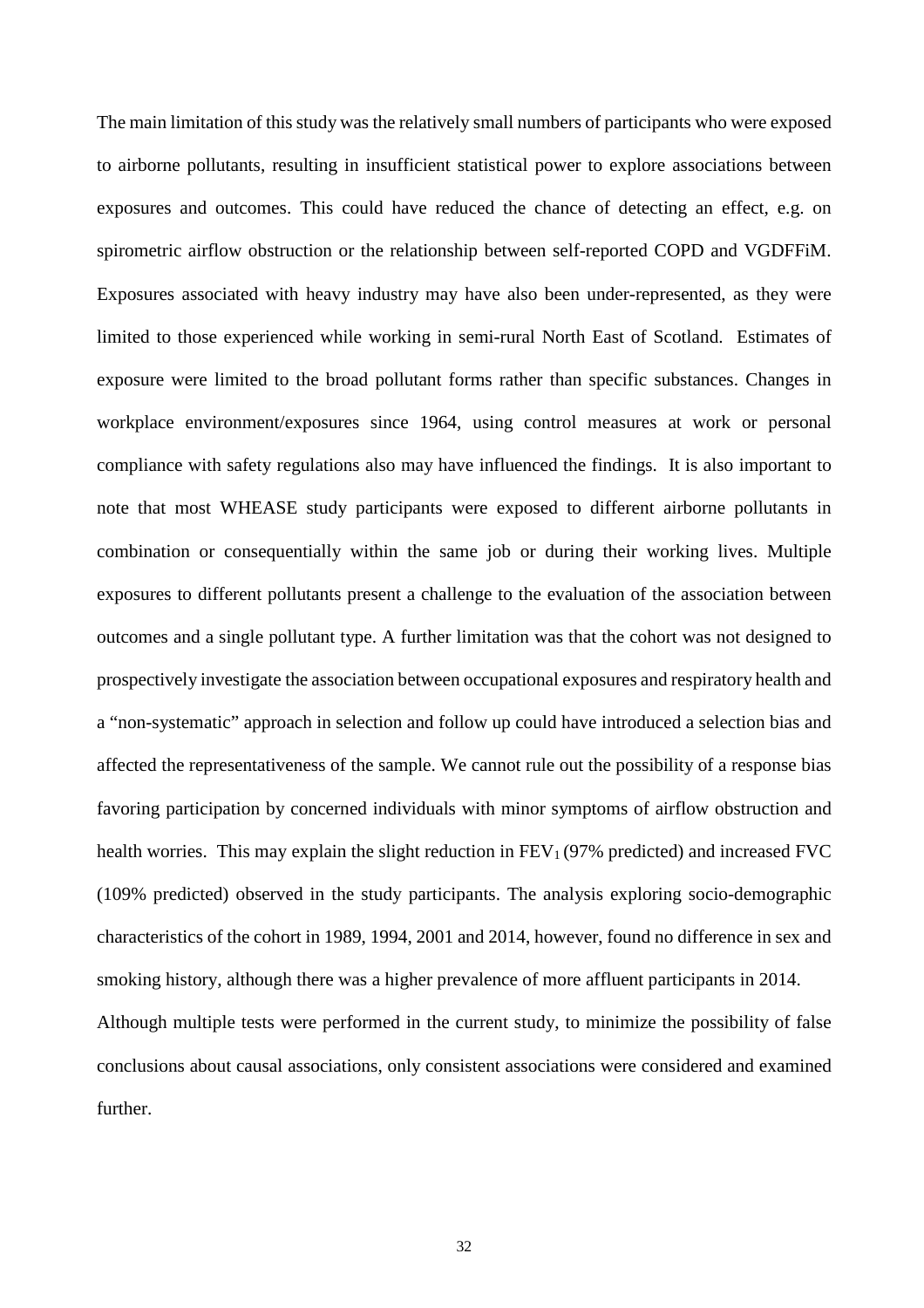## **Conclusions**

Occupational exposure to biological dusts and vapors increased the risk of reduced lung function over 50 years in people who did not have childhood wheezing illness. The risk was also higher for those with longer years of lifetime exposure to these pollutants compared to those with shorter exposure duration.

Exposure to biological dusts or vapors also increased the risk of self-reported COPD. There is therefore a need for increased awareness of the links between occupational exposure to certain pollutants and respiratory conditions among the general public. The low number of subjects, however, warrants caution in interpretation of the study findings. The association between biological dusts and vapors and lung function impairment requires further investigation in larger population-based studies.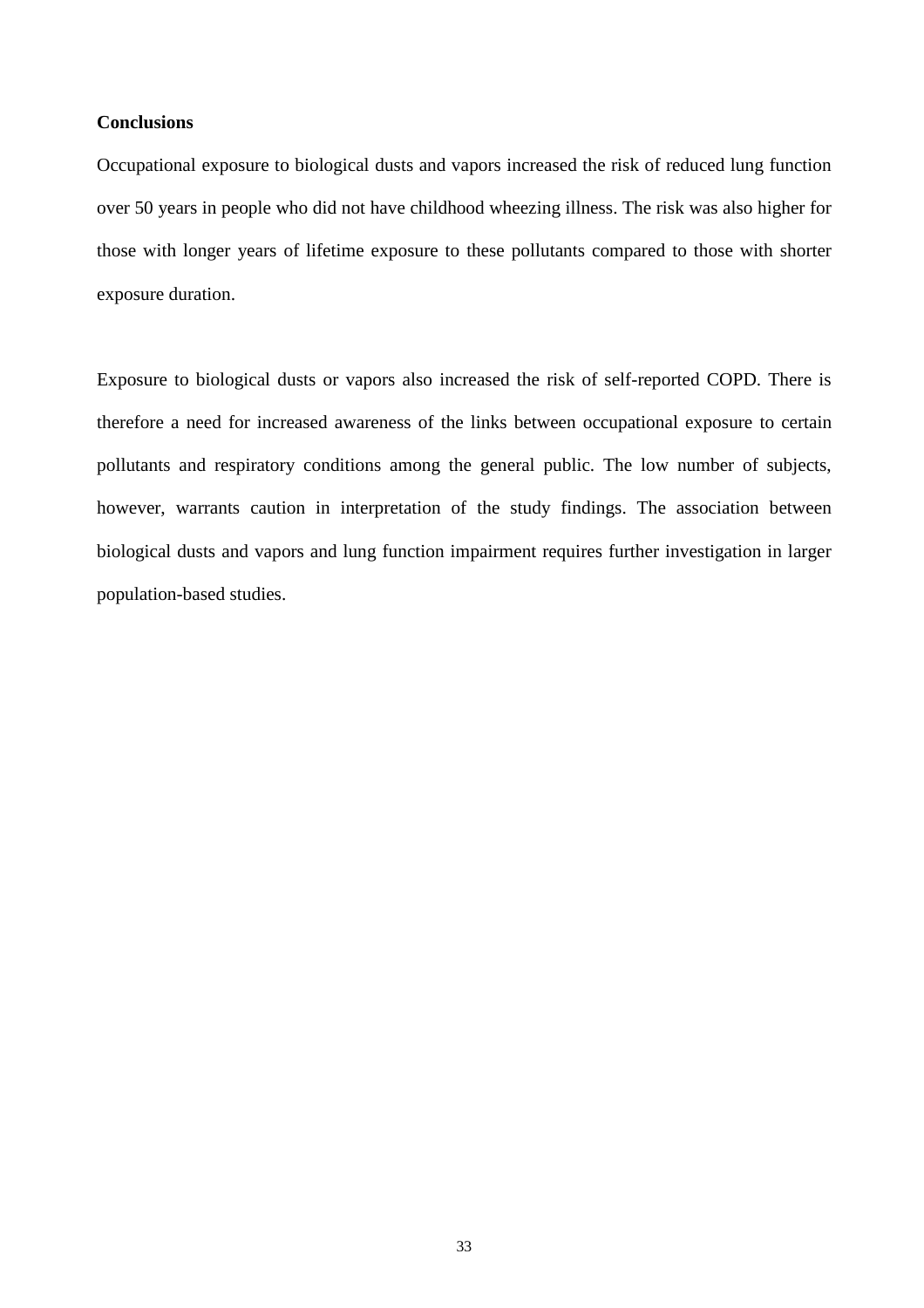# **Funding**

This study was funded by Chest, Heart and Stroke Scotland, grant number R13/A148.

The funder had no role in study design, data collection, analysis and interpretation, writing of the manuscript, and in the decision to submit the manuscript for publication. All authors had full access to all the data in the study. The corresponding author had final responsibility for the decision to submit for publication.

# **Conflicts of Interest**

The authors declare no direct or indirect conflicts of interest

# **Review and approval**

National Research Ethics Service Committee - North of Scotland, ref 13/NS/0038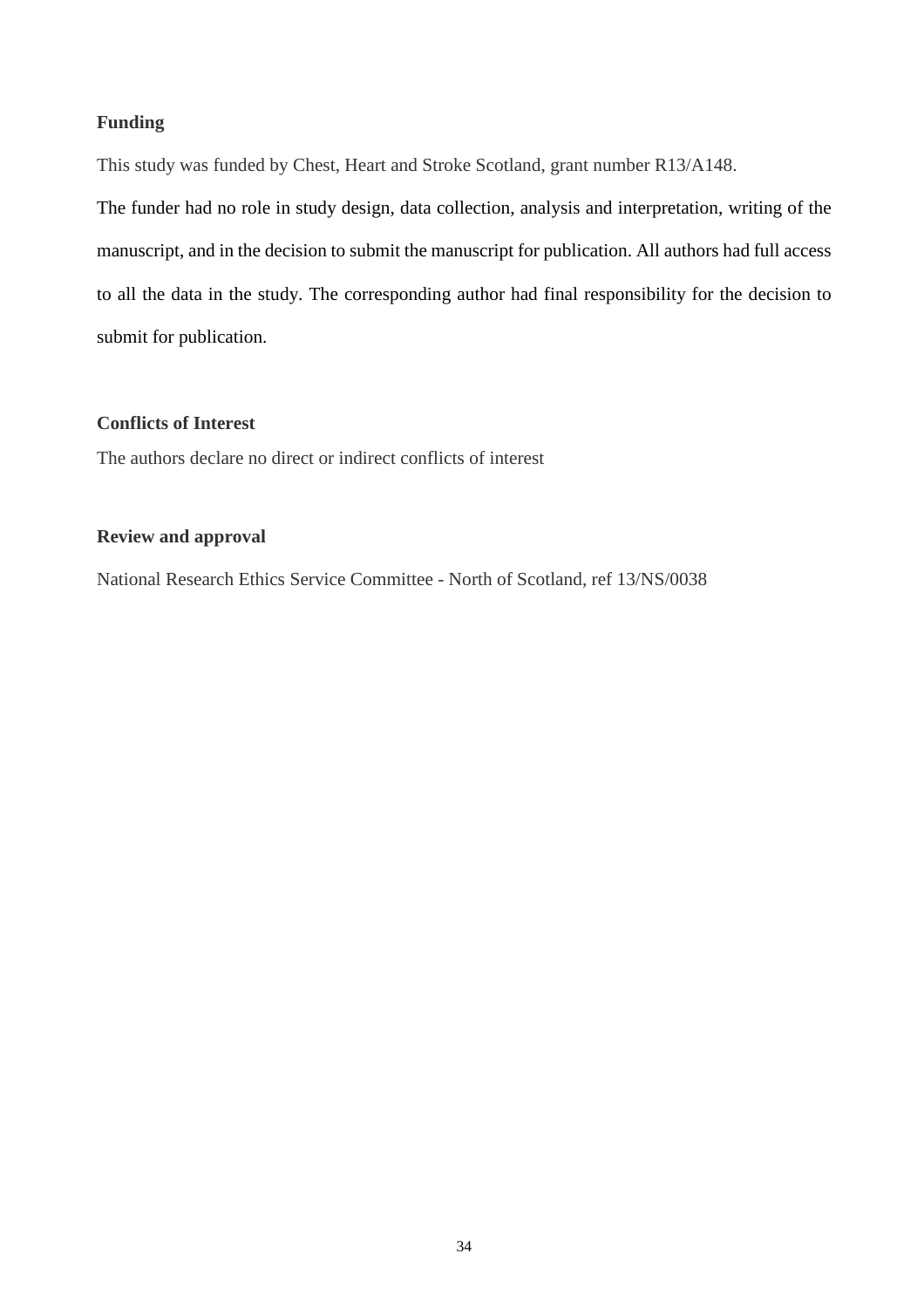### Reference List

- 1. European Respiratory Society, European Lung Foundation. Occupational lung diseases. In: Gibson GJ, Loddenkemper R, Sibille Y, Lundback B, Fletcher M, editors. The European Lung White Book. Sheffield, UK: European Lung Foundation, 2013:282-95.
- 2. Fishwick D, Sen D, Barber C, Bradshaw L, Robinson E, Sumner J. Occupational chronic obstructive pulmonary disease: a standard of care. Occup.Med (Lond) 2015;65(4):270- 282.
- 3. Omland O, Wurtz ET, Aasen TB et al. Occupational chronic obstructive pulmonary disease: a systematic literature review. Scand.J Work Environ.Health 2014;40(1):19-35.
- 4. Sunyer J, Zock JP, Kromhout H et al. Lung function decline, chronic bronchitis, and occupational exposures in young adults. Am J Respir Crit Care Med 2005;172(9):1139-45.
- 5. Mehta AJ, Miedinger D, Keidel D et al. Occupational exposure to dusts, gases, and fumes and incidence of chronic obstructive pulmonary disease in the Swiss Cohort Study on Air Pollution and Lung and Heart Diseases in Adults. Am J Respir Crit Care Med 2012;185(12):1292-300.
- 6. Humerfelt S, Gulsvik A, Skjaerven R et al. Decline in FEV1 and airflow limitation related to occupational exposures in men of an urban community. Eur.Respir.J 1993;6(8):1095- 103.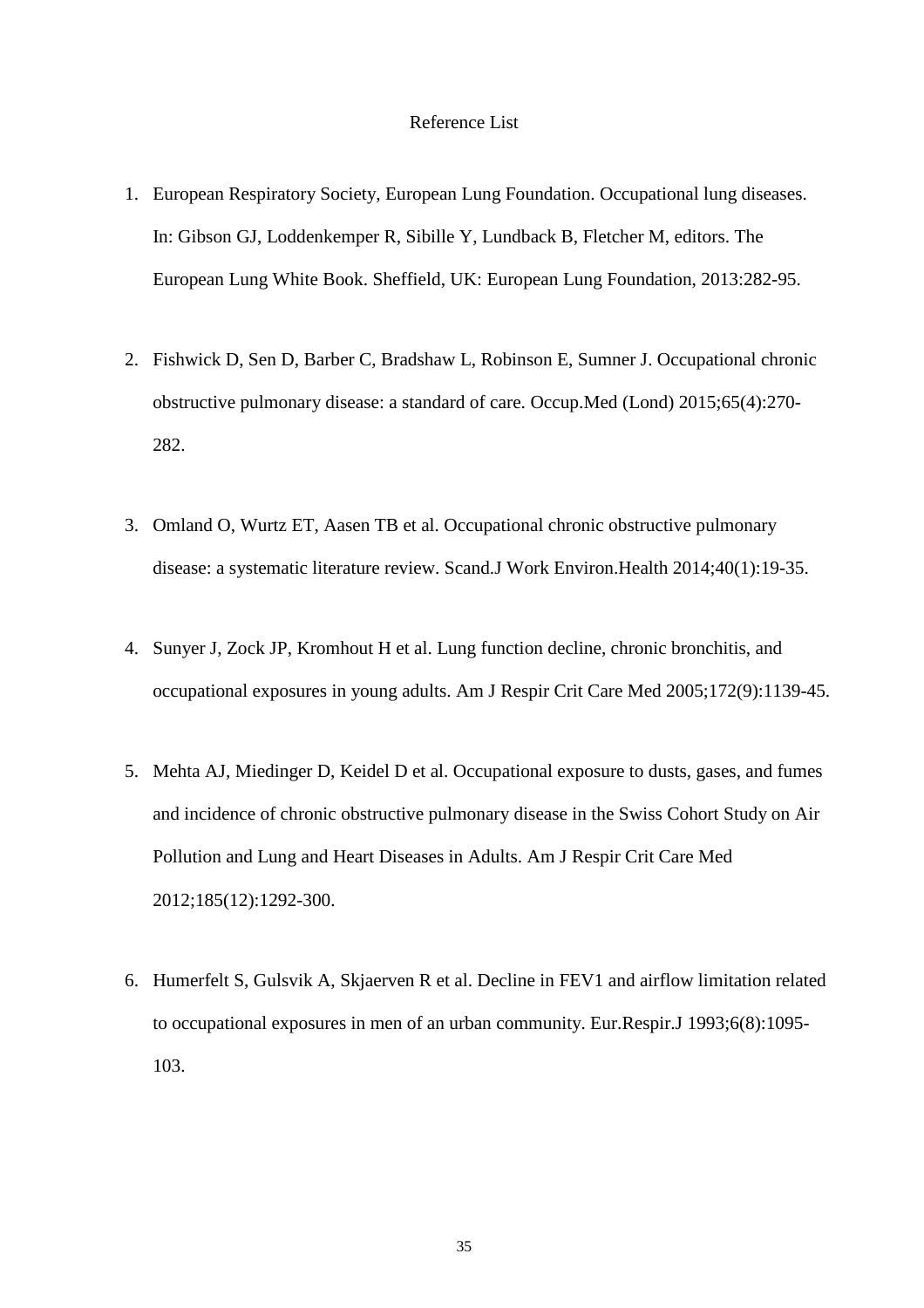- 7. Kauffmann F, Drouet D, Lellouch J, Brille D. Occupational exposure and 12-year spirometric changes among Paris area workers. Br.J Ind.Med 1982;39(3):221-32.
- 8. de Jong K, Boezen HM, Kromhout H, Vermeulen R, Postma DS, Vonk JM. Association of Occupational Pesticide Exposure With Accelerated Longitudinal Decline in Lung Function. Am.J.Epidemiol. 2014;179(11):1323-30.
- 9. Le MN, Kauffmann F, Eisen EA, Kennedy SM. The healthy worker effect in asthma: work may cause asthma, but asthma may also influence work. Am J Respir Crit Care Med 2008;177(1):4-10.
- 10. Tagiyeva N, Devereux G, Fielding S, Turner S, Douglas G. Outcomes of Childhood Asthma and Wheezy Bronchitis - a 50-year Cohort Study. Am.J.Respir.Crit.Care Med. 2016;193(1):23-30.
- 11. Dawson B, Illsley R, Horobin G, Mitchell R. A survey of childhood asthma in Aberdeen. Lancet 1969;1(7599):827-30.
- 12. Fletcher CM. Standardised questionnaire on respiratory symptoms: a statement prepared and approved by the MRC Committee on the Aetiology of Chronic Bronchitis (MRC breathlessness score). BMJ 1960;2(5213):1665.
- 13. Bodner C, Ross S, Little J et al. Risk Factors for Adult Onset Wheeze . A Case Control Study. Am.J.Respir.Crit.Care Med. 1998;157(1):35-42.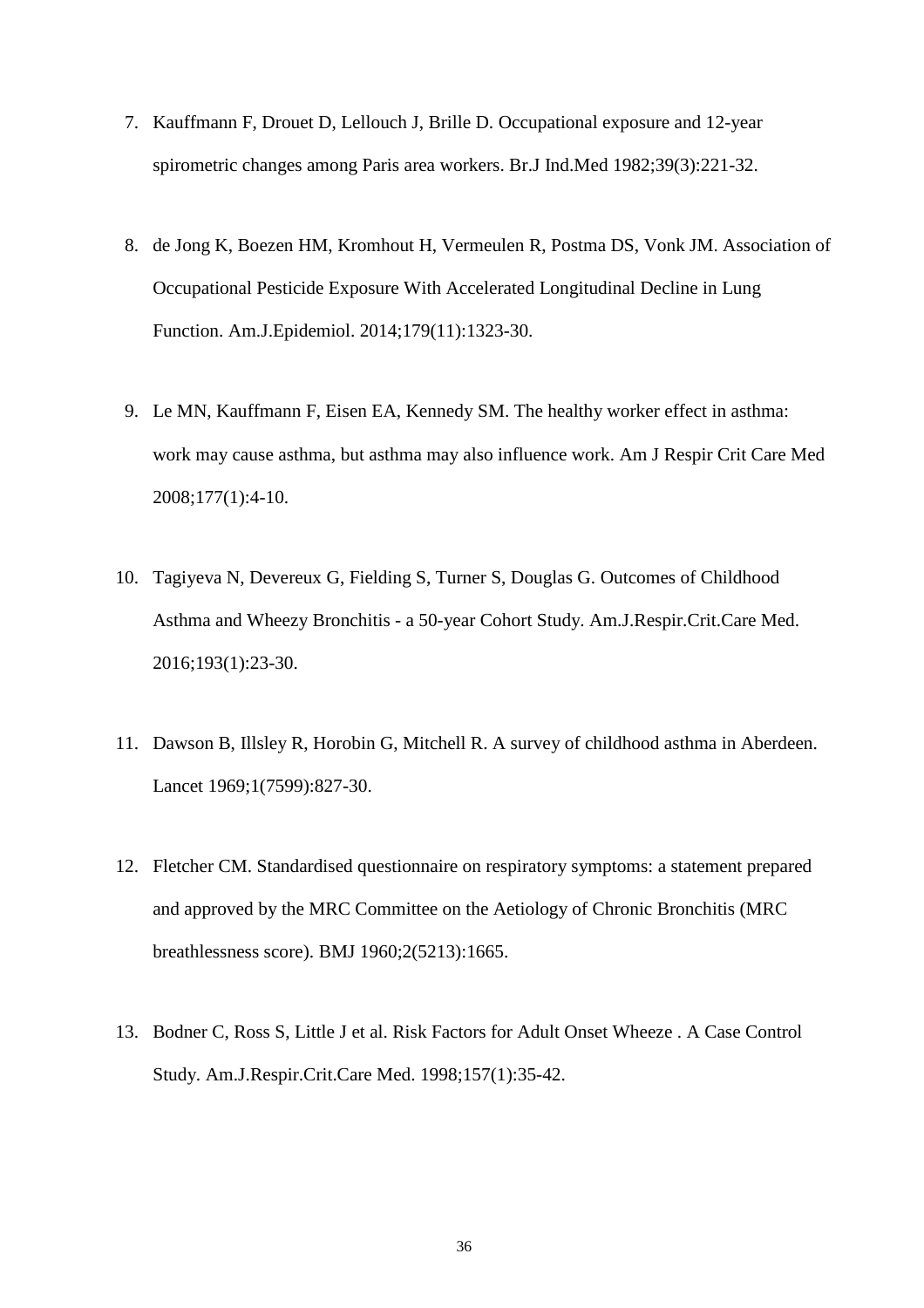- 14. Edwards CA, Osman LM, Godden DJ, Douglas JG. Wheezy bronchitis in childhood: a distinct clinical entity with lifelong significance? Chest 2003;124(1):18-24.
- 15. Godden DJ, Ross S, Abdalla M et al. Outcome of wheeze in childhood. Symptoms and pulmonary function 25 years later. Am J Respir Crit Care Med 1994;149(1):106-12.
- 16. Medical Research Council. Medical Research Council's Committee on Environmental and Occupational Health: Questionnaire on respiratory symptoms. 1986. London, MRC.
- 17. Pellegrino R, Viegi G, Brusasco V et al. Interpretative strategies for lung function tests. Series ''ATS/ERS Task Force: Standardisation of lung function testing''. Eur.Respir.J. 2005;26(5):948-68.
- 18. Office for National Statistics. Standard Occupational Classification 2000. National Statistics.
- 19. Jones, R. and Elias, P. 2006. CASCOT: Computer-assisted Structured Coding Tool. Institute for Employment Research. Coventry, University of Warwick.
- 20. Tagiyeva N, Devereux G, Semple S et al. Parental occupation is a risk factor for childhood wheeze and asthma. Eur.Respir.J. 2010;35(5):987-93.
- 21. Sadhra S, Kurmi O, Chambers H, Lam K, Fishwick D, The Occupational COPD Research Group. Development of an occupational airborne chemical exposure matrix. Occup.Med. 2016;66(5):358-64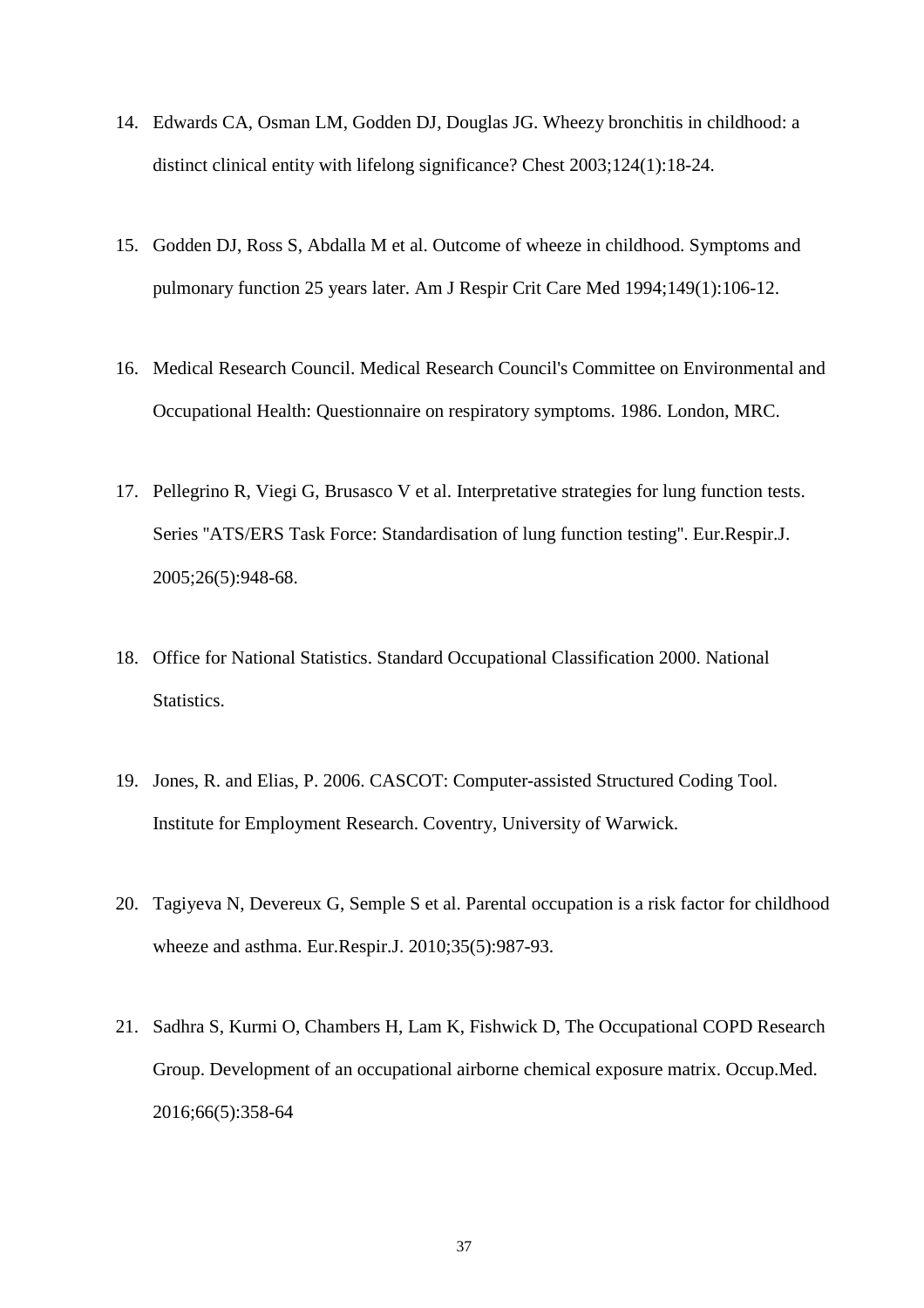- 22. Quanjer PH, Stanojevic S, Cole TJ et al. Multi-ethnic reference values for spirometry for the 3-95-yr age range: the global lung function 2012 equations. Eur.Respir.J. 2012;40(6):1324-43.
- 23. Harber P, Tashkin DP, Simmons M, Crawford L, Hnizdo E, Connett J. Effect of occupational exposures on decline of lung function in early chronic obstructive pulmonary disease. Am J Respir Crit Care Med 2007;176(10):994-1000.
- 24. Matheson MC, Benke G, Raven J et al. Biological dust exposure in the workplace is a risk factor for chronic obstructive pulmonary disease. Thorax 2005;60(8):645-51.
- 25. Weinmann S, Vollmer WM, Breen V et al. COPD and occupational exposures: a casecontrol study. J Occup.Environ.Med 2008;50(5):561-69.
- 26. Mastrangelo G, Tartari M, Fedeli U, Fadda E, Saia B. Ascertaining the risk of chronic obstructive pulmonary disease in relation to occupation using a case-control design. Occup.Med (Lond) 2003;53(3):165-72.
- 27. Rim KT, Lim CH. Biologically hazardous agents at work and efforts to protect workers' health: a review of recent reports. Saf Health Work 2014;5(2):43-52.
- 28. Thorn J. The inflammatory response in humans after inhalation of bacterial endotoxin: a review. Inflamm.Res. 2001;50(5):254-61.
- 29. Silva GE, Sherrill DL, Guerra S, Barbee RA. Asthma as a risk factor for COPD in a Longitudinal Study. Chest. 2004;126(1):59-65.